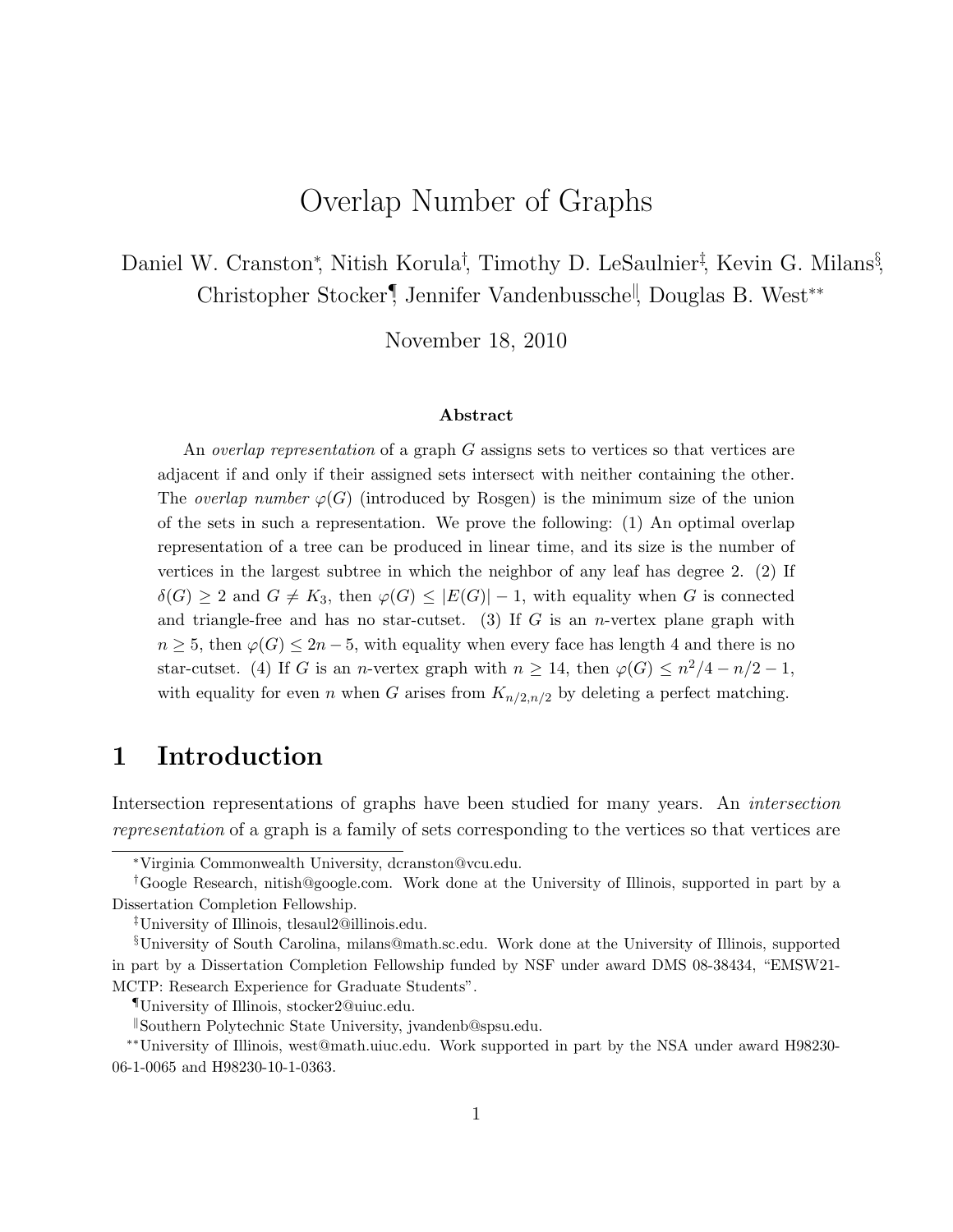adjacent if and only if their assigned sets intersect. The first such model was that of *interval graphs*, in which the assigned sets are intervals on the real line.

Intersection representations may use various types of sets. Erdős, Goodman, and Pósa [3] introduced intersection representations using finite sets. The *intersection number*  $\theta_1(G)$  is the minimum size of the union of the sets in an intersection representation of G by finite sets ([1] and [2] use this notation). In [3], it was shown that  $\theta_1(G)$  also equals the minimum number of complete subgraphs needed to cover  $E(G)$ .

The "overlap" model for graph representations arose much later and is not as well studied. A set *overlaps* another set if they intersect but neither contains the other. An *overlap representation* of a graph G is an assignment f of sets to the vertices of G so that  $uv \in E(G)$ if and only if  $f(u)$  and  $f(v)$  overlap.

Just as intersection representations were first studied using intervals, so too an *overlap graph* was defined to be a graph having an overlap representation using intervals. The concept appears in the classic book by Golumbic [4], noting that a graph is an overlap graph if and only if it has an intersection representation using chords of a circle. MathSciNet returns more than ten times as many items for "interval graph" as for "overlap graph", though it should be noted that overlap graphs are also discussed under equivalent terms like "circle graph", and each term may have other meanings.

Rosgen [6] studied overlap representations using finite sets. Under any adjacency rule for assigned sets (such as intersection, containment, or overlap), a *finite representation* of a graph G is a representation in which the assigned sets are finite. The *size* of a finite representation f of G, denoted |f|, is the size of the union of the assigned sets. The *overlap number*  $\varphi(G)$  is the minimum size of a finite overlap representation of G.

Throughout this paper, we take n to be the number of vertices of a graph  $G$  whose overlap number is being studied. Rosgen [6] obtained upper bounds on  $\varphi(G)$  for trees  $(n+1)$ , chordal graphs  $(2n)$ , planar graphs  $(\frac{10}{3}n-6)$ , and arbitrary graphs  $(\theta_1(G)+n)$ , which yields  $\varphi(G) \leq \lfloor n^2/4 \rfloor + n$ ). He observed that  $\varphi(K_n)$  is the minimum t such that a t-set contains *n* pairwise incomparable sets, that  $\varphi(C_n) = n - 1$ , and that the overlap number of any caterpillar (with  $n > 2$ ) is the number of vertices in the longest path. He asked for the maximum value of  $\varphi(G)$  in terms of n for trees, chordal graphs, planar graphs, and arbitrary n-vertex graphs, and also for the complexity of computing  $\varphi$  on trees and on general graphs.

We answer Rosgen's questions about trees using a special subtree. A *skeleton* is a tree in which the neighbor of any leaf vertex has degree 2. The largest skeleton in a tree  $T$  is unique up to isomorphism, obtained by deleting all leaves (yielding the *derived tree* T ′ ) and then restoring one leaf neighbor of each leaf of  $T'$ . Hence we call this *the* skeleton of the tree. For  $n \geq 3$ , we prove that the overlap number of a tree is the number of vertices in its skeleton, using an algorithm that produces an overlap representation of this size in linear time.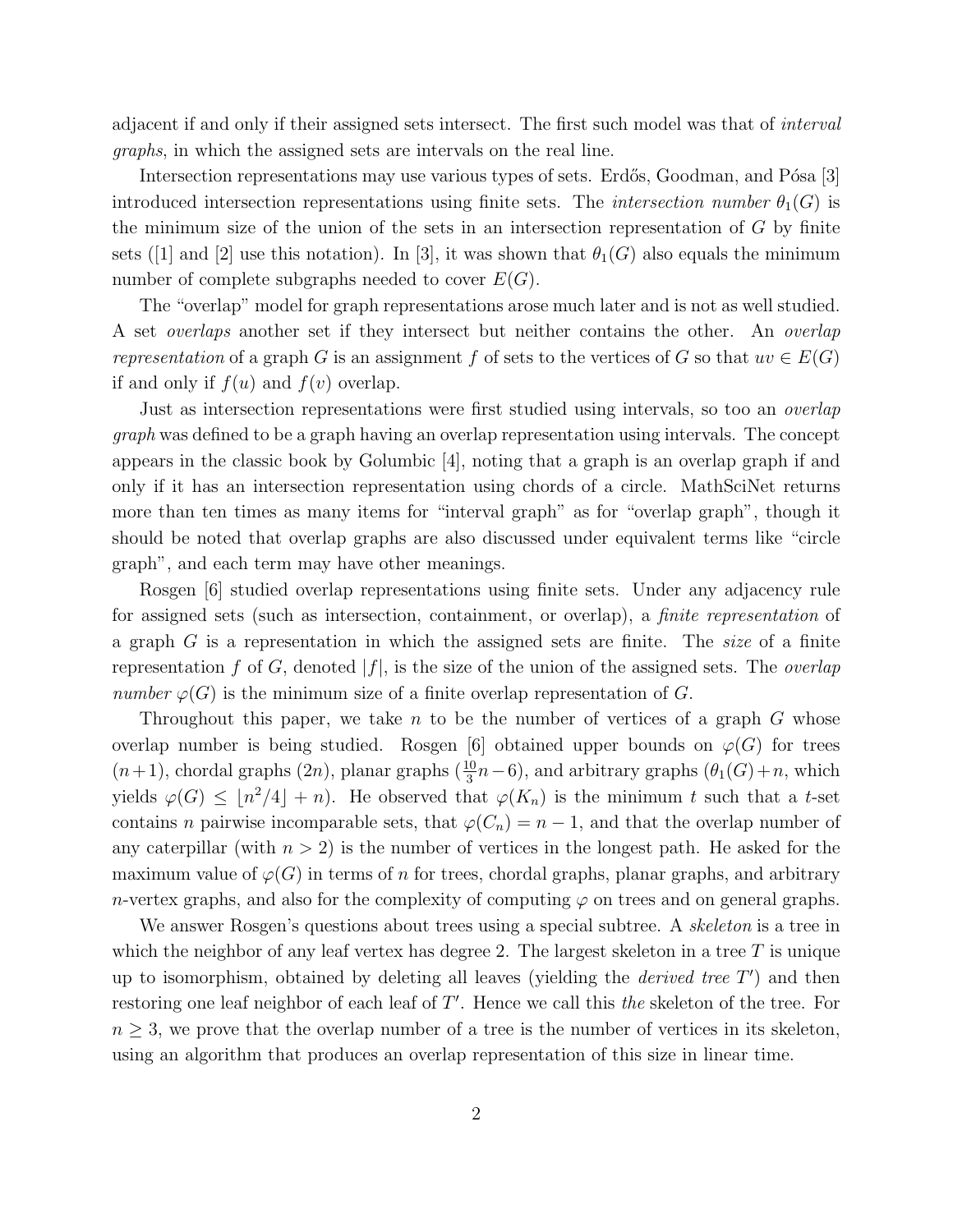In Section 2 we give the algorithm and formula for  $\varphi$  on *n*-vertex trees. Section 3 presents bounds in terms of the number of edges; we prove that  $\varphi(G) \leq |E(G)| - 1$  when  $\delta(G) \geq 2$ and  $G \neq K_3$ . Furthermore, equality holds when G is connected, triangle-free, and has no star-cutset, where a *star-cutset* is a separating set S having a vertex x adjacent to all of  $S - \{x\}$ . These results are applied to *n*-vertex planar graphs in Section 4 and to the family of all n-vertex graphs in Section 5.

In particular, if G is an n-vertex plane graph with  $n \geq 5$ , then  $\varphi(G) \leq 2n-5$ , with equality when every face is a 4-cycle and there is no star-cutset. When  $G$  is any *n*-vertex graph with  $n \geq 14$ , we prove that  $\varphi(G) \leq n^2/4 - n/2 - 1$ . The bound is sharp when n is even, with equality holding when G arises from  $K_{n/2,n/2}$  by deleting a perfect matching. When *n* is odd, a graph with overlap number  $\lfloor n^2/4 - n \rfloor$  is formed by duplicating a vertex in the previous construction for  $n-1$  vertices.

Henderson [5] independently obtained results on these and related problems. He obtained constant-factor approximation algorithms for computing the overlap number on trees and on planar graphs, and he proved that the maximum overlap number grows quadratically in the number of vertices for a class of bipartite graphs. It remains open whether finding the overlap number is NP-hard in general. Some related hardness results appear in [7].

Some of our results use a related model. A *pure overlap representation* of G is an overlap representation in which no assigned set contains another. The *pure overlap number*  $\Phi(G)$ is the minimum size of a finite pure overlap representation of  $G$ . (Rosgen used the term "containment-free overlap representation" for this model.) Note that a pure overlap representation of  $G$  is both an overlap representation and an intersection representation of  $G$ ; thus always  $\varphi(G) \leq \Phi(G)$  and  $\theta_1(G) \leq \Phi(G)$ . For this reason,  $\Phi(G)$  is helpful in proving upper bounds. Note also that  $\rho(H) \leq \rho(G)$  when  $\rho \in {\varphi, \Phi, \theta_1}$  and H is an induced subgraph of  $G$ , since a representation of  $G$  restricts to a representation of  $H$ .

We say that the vertices adjacent to a vertex v in G are its *neighbors*. The number of neighbors is the *degree* of v, denoted  $d_G(v)$  or simply  $d(v)$ . The set of neighbors is the *neighborhood* of v, denoted  $N_G(v)$  or simply  $N(v)$ . The *closed neighborhood* of v, denoted  $N[v]$ , is  $N(v) \cup \{v\}$ . The minimum vertex degree is  $\delta(G)$ . A vertex of degree 1 is a *leaf*. A graph is *nontrivial* if it has at least one edge.

Before beginning the discussion of trees, we prove a lemma used in the lower bound arguments. It restricts the form of overlap representations. The lemma independently appears as Lemma 3.14 in Rosgen [6].

**Lemma 1.1.** Let f be an overlap representation of a graph G. If  $v \in V(G)$  and H is a *nontrivial component of*  $G - N[v]$ *, then either*  $f(v)$  *properly contains all sets assigned to the vertices of*  $H$  *or*  $f(v)$  *contains no set assigned to a vertex of*  $H$ *.*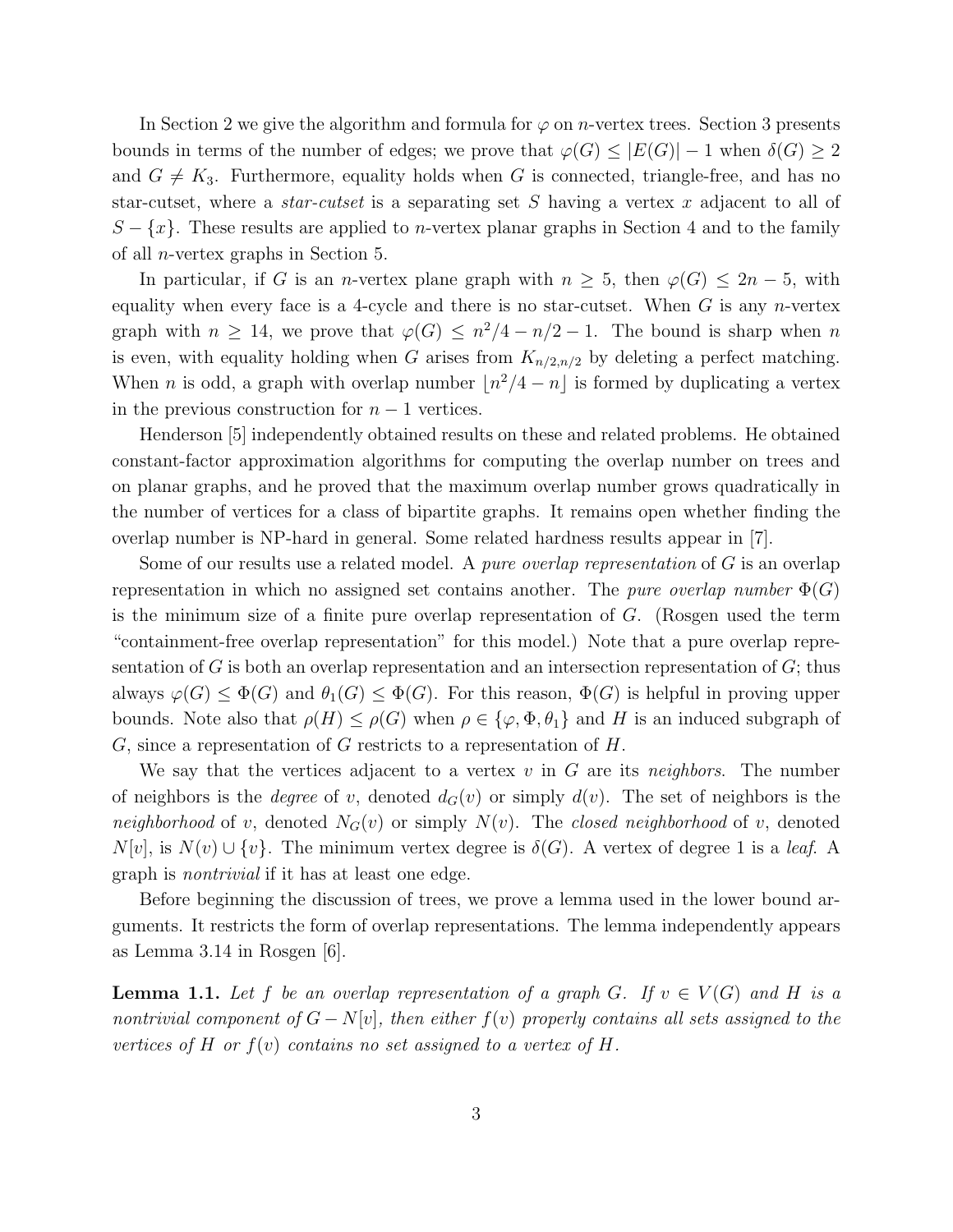*Proof.* Since no sets used in H overlap  $f(v)$ , and H is connected, it suffices to show that if  $f(v) \supseteq f(u)$  for some  $u \in V(H)$ , and  $x \in N(u)$ , then  $f(v) \supseteq f(x)$ . The same argument iterated (and also with x and u interchanged) shows that all inclusions are strict.

Since  $f(u)$  and  $f(x)$  overlap,  $f(v) \cap f(x) \neq \emptyset$ . Since  $x \notin N(v)$ , we have  $f(v)$  and  $f(x)$ ordered by inclusion. Since  $x \in N(u)$  forbids  $f(x) \supseteq f(v) \supseteq f(u)$ , we have  $f(v) \supseteq f(x)$ .  $\Box$ 

### 2 The overlap number of trees

Rosgen [6] proved that  $\varphi(T) \leq n+1$  when T is a tree. In fact, this bound holds with equality only for  $K_2$ . We provide a linear-time algorithm for producing an overlap representation of a tree. We then prove that this representation is optimal.

A *caterpillar* is a tree in which all edges are incident to a single path. Rosgen [6] proved that the overlap number of any caterpillar equals the number of vertices in a longest path. For a caterpillar, this path is the skeleton. We will need this result along with a technical property of the representation, because our procedure for extending a representation along an added caterpillar differs from the representation for the initial caterpillar.

**Definition 2.1.** For an overlap representation f of a graph G, the *associated poset*  $P_f$  is the inclusion order on  $\{f(v): v \in V(G)\}$ . A vertex v is *minimal* in f if  $f(v)$  is a minimal element of  $P_f$ , and v is a-minimal if  $f(v)$  is a minimal element of the subposet of  $P_f$  consisting of the elements that contain a. In the same way that  $\supseteq$  means "contains", we use  $\leftrightarrow$  to mean "overlaps" and " $\parallel$ " to mean "does not intersect".

**Lemma 2.2.** Let T be a caterpillar whose longest path has vertices  $v_1, \ldots, v_l$  in order. If  $l \geq 3$ , then T has an overlap representation f of size l. Furthermore, with  $\{a_1, \ldots, a_l\}$  being *the union of the assigned sets,* f *may be chosen so that*  $v_i$  *is*  $a_i$ -*minimal in*  $1 \leq i \leq l-1$ *.* 

*Proof.* Let  $f(v_i) = \{a_i, a_{i+1}\}\$  for  $1 \leq i \leq l-1$ . All leaves (including  $v_l$ ) have a neighbor in  $\{v_2, \ldots, v_{l-1}\}.$  For each leaf neighbor x of  $v_i$ , let  $f(x) = \{a_1, \ldots, a_i\}.$ 

By construction,  $f(v_{i-1}) \leftrightarrow f(v_i)$  for  $2 \leq i \leq l-1$ , and nonconsecutive sets in that list are disjoint. If x is a leaf neighbor of  $v_i$ , then  $f(x) \leftrightarrow f(v_i)$ ,  $f(x) \supseteq f(v_j)$  for  $j < i$ , and  $f(x)$   $\|f(v_i)$  for  $j > i$ . Also the sets assigned to leaves form a chain by inclusion. Hence f is an overlap representation of T. Since no assigned sets are singletons,  $v_i$  is  $a_i$ -minimal.  $\Box$ 

**Observation 2.3.** If A and B are sets such that  $A \supseteq B$  or  $A \leftrightarrow B$ , then adding an element not in  $A \cup B$  to A or to both A and B preserves the relation. If  $A||B$ , then the relation is preserved when the element is added to just one of  $\{A, B\}$ .  $\Box$ 

**Lemma 2.4.** Let G be the union of a graph H and a caterpillar T such that  $H \cap T$  consists *of one vertex* v *that is not isolated in* H *and is an endpoint of a longest path in* T*. Let* H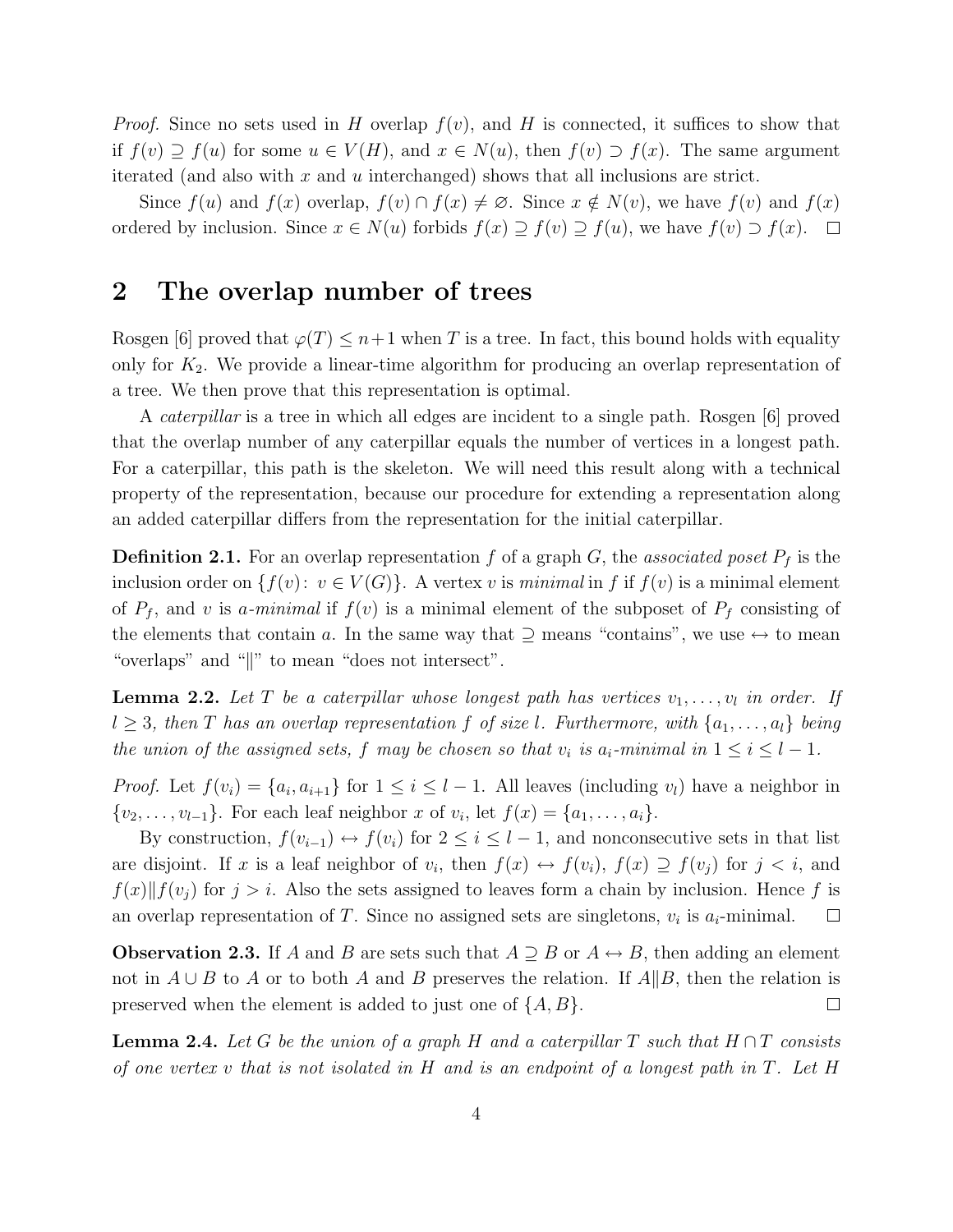*have an overlap representation* f *of size* m, and let  $w_0, \ldots, w_l$  be the vertices along a longest *path in* T, with  $v = w_0$ . If v is a-minimal in f for some  $a \in f(v)$ , then G has an overlap *representation*  $f'$  *of size*  $m + l$ *, with added elements*  $b_1, \ldots, b_l$ *, such that*  $w_i$  *is*  $b_i$ *-minimal in*  $f'$  for  $1 \leq i \leq l$ , and any vertex of H that is c-minimal in f is also c-minimal in f'.

*Proof.* Let  $B = \{b_1, ..., b_l\}$ , and let  $b_0 = a$ . Let  $f'(v) = f(v)$ , and let  $f'(w_i) = \{b_{i-1}, b_i\}$  for  $1 \leq i \leq l-1$ . Each remaining vertex of T is a leaf with neighbor in  $\{w_1, \ldots, w_{l-1}\}$ . For each leaf x in T with neighbor  $w_i$ , let  $f'(x) = \{b_i, \ldots, b_l\}$ . For  $u \in V(H) - \{v\}$ , let  $f'(u) = f(u)$ if  $a \notin f(u)$ ; otherwise, let  $f'(u) = f(u) \cup B$ .

By construction, f' generates a path on  $w_0, \ldots, w_l$ , since  $d_H(v) \geq 1$  requires  $f(v) \neq \{a\}$ . If x is a leaf in T adjacent to  $w_j$ , then  $f'(x)$  contains the sets assigned to  $w_i$  and its leaf neighbors for  $i > j$ . Also  $f'(x) \leftrightarrow f'(w_j)$ , and  $f'(x) || f'(w_i)$  for  $i < j$ .

If  $u \in V(H) - \{v\}$  and  $y \in V(T) - \{v\}$ , either  $f'(u) || f'(y)$  or  $f'(u) \supseteq f'(y)$ , depending on whether  $f'(u)$  acquires B. Since  $B \subseteq f'(u)$  if and only if  $a \in f(u)$ , by Observation 2.3 the relation between sets assigned to vertices of  $V(H) - \{v\}$  under f' and f is the same.

Since  $f'(v)$  B, among the sets assigned by  $f'$  to  $V(T) - \{v\}$  only  $f'(w_1)$  overlaps  $f'(v)$ . Now compare v with a vertex  $u \in V(H) - \{v\}$ . Since v is a-minimal,  $f(u) \subset f(v) = f'(v)$ implies  $f'(u) = f(u)$ . Otherwise, Observation 2.3 implies that  $f'(u)$  and  $f'(v)$  have the same relation as  $f(u)$  and  $f(v)$ . We have shown that  $f'$  is an overlap representation of G.

Note that as in Lemma 2.2, each  $w_i$  is  $b_i$ -minimal in f'. If u is c-minimal in f, then for every y with  $c \in f(y)$ , Observation 2.3 implies in all cases that u is c-minimal in f'.  $\Box$ 

**Theorem 2.5.** *Every tree other than*  $K_2$  *has an overlap representation whose size is the number of vertices in its skeleton.*

*Proof.* We grow a tree T by successive addition of appropriate caterpillars. The first caterpillar,  $T_0$ , consists of any maximal subtree of T that is a caterpillar whose leaves are also leaves of T. The maximality guarantees that the ends of a longest path in  $T_0$  are leaves of T that are also leaves in the skeleton.

When the subtree absorbed so far is  $T_i$ , the next caterpillar  $T'$  is a maximal caterpillar contained in T such that an endpoint x of some longest path of  $T'$  (and no other vertex of T') is in  $T_i$ , and all leaves of T' are leaves in T. Let  $T_{i+1} = T_i \cup T'$ . The end opposite x of a longest path in  $T'$  is a leaf of  $T$  that is preserved in the skeleton. Thus the maximality conditions guarantee that the subtree of T formed by the union of the longest paths in the chosen caterpillars is the skeleton of T.

By Lemma 2.2, the initial caterpillar has an overlap representation of the desired size, with all non-leaf vertices being  $c$ -minimal for distinct choices of  $c$ . By Lemma 2.4, the process continues with the b-minimality conditions on non-leaf vertices preserved and the desired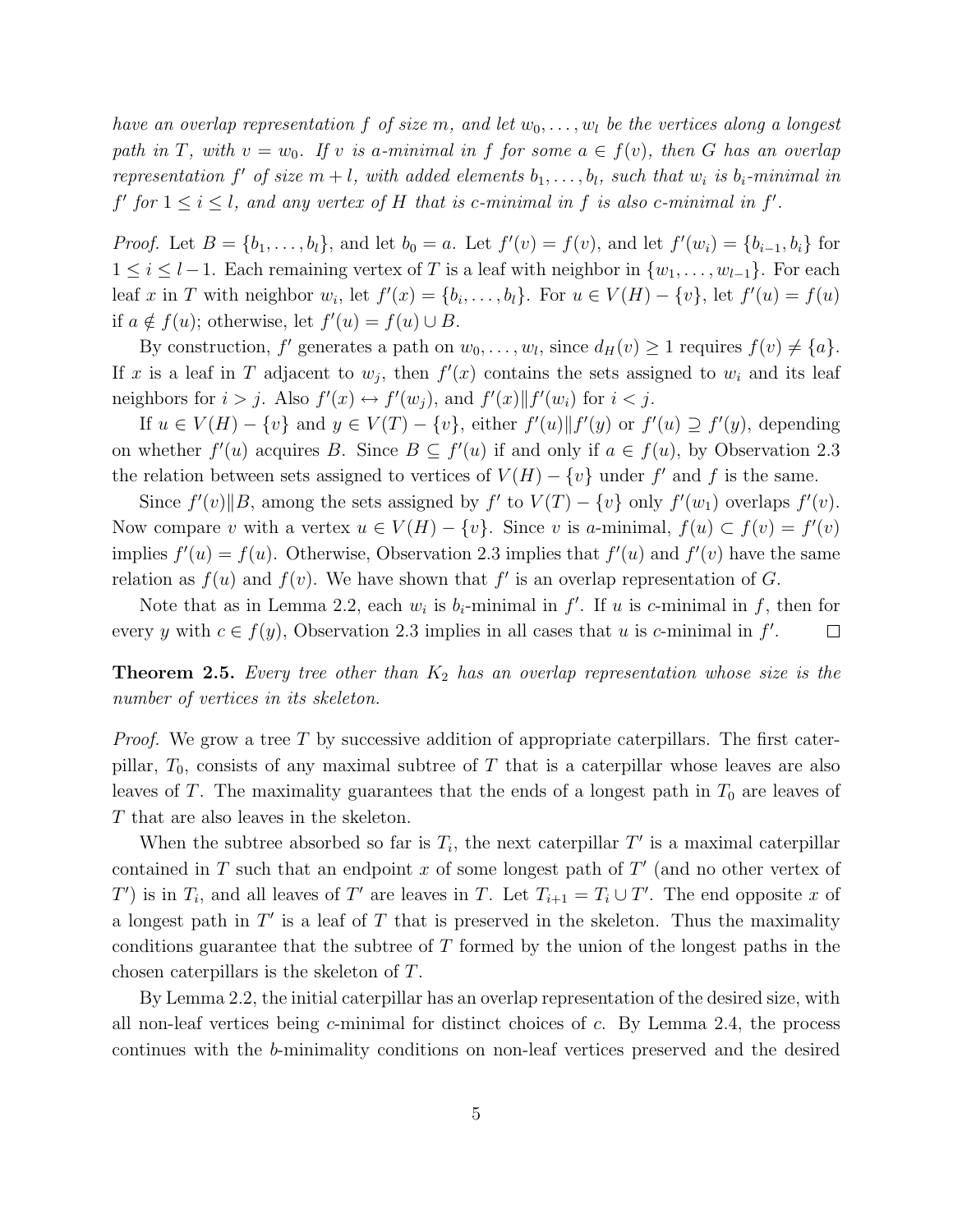number of elements being added at each step. (In fact, in the final overlap representation  $f$ , only one vertex of the skeleton is not c-minimal for any c; it is a leaf of  $T_0$ .)  $\Box$ 

The skeleton of any tree  $G$  is an induced subgraph of  $G$ . Therefore, to prove that the overlap representation produced in Theorem 2.5 is optimal for every tree with  $n > 3$ , it suffices to show that if T is a skeleton with n vertices, then  $\varphi(T) = n$ .

The idea of the proof is inductive. Given an overlap representation f for a skeleton  $T$ , we seek one or two vertices in  $T$  (a leaf or a leaf and its neighbor) whose deletion yields a smaller skeleton T' for which we can obtain an overlap representation by deleting one or two elements from  $f$ . The lower bound then follows inductively. To do this, we need to know when elements can be deleted from an overlap representation f or from a restriction of f to a subgraph. We write  $f - S$  for the result of subtracting S from each set assigned under f.

**Lemma 2.6.** If f is an overlap representation of a graph G, then  $f - S$  is an overlap *representation of* G *if and only if* S *does not contain the intersection or difference of the sets assigned to any two adjacent vertices of* G*.*

*Proof. Necessity:* Deleting a set containing the intersection or difference of the sets for adjacent vertices would delete that edge from the corresponding overlap graph.

*Sufficiency:* Deleting a set S satisfying the stated condition maintains the overlap condition for any pair of overlapping sets. Deletions from disjoint sets maintain disjointness, and containments are preserved because  $A \subseteq B$  implies  $A - S \subseteq B - S$ .  $\Box$ 

**Definition 2.7.** Let f be an assignment of sets to  $V(G)$ . A set S of elements is f-uniform if every assigned set  $f(v)$  contains all or none of S.

**Observation 2.8.** If f is an overlap representation of a graph  $G$ , then every proper subset of an  $f$ -uniform set is deletable from  $f$ . Hence an overlap representation having a uniform set of size 2 is not optimal.  $\Box$ 

Our next lemma is the key tool in proving the lower bound for trees. It strengthens Observation 2.8, allowing us to reduce the size of an overlap representation when it has a set that is uniform except at one vertex.

Lemma 2.9. *Let* v *be a vertex in a graph* G *such that* N(v) *is independent and contains no leaves. Let*  $f$  *be an overlap representation of*  $G$ *, and let*  $f'$  *be its restriction to*  $G - v$ *. If*  ${a,b}$  *is* f'-uniform, then  $f - {a}$  or  $f - {b}$  *is an overlap representation of* G.

*Proof.* By Observation 2.8, the claim follows unless exactly one element of  $\{a, b\}$  is in  $f(v)$ . Hence we may assume that  $a \notin f(v)$  and  $b \in f(v)$ .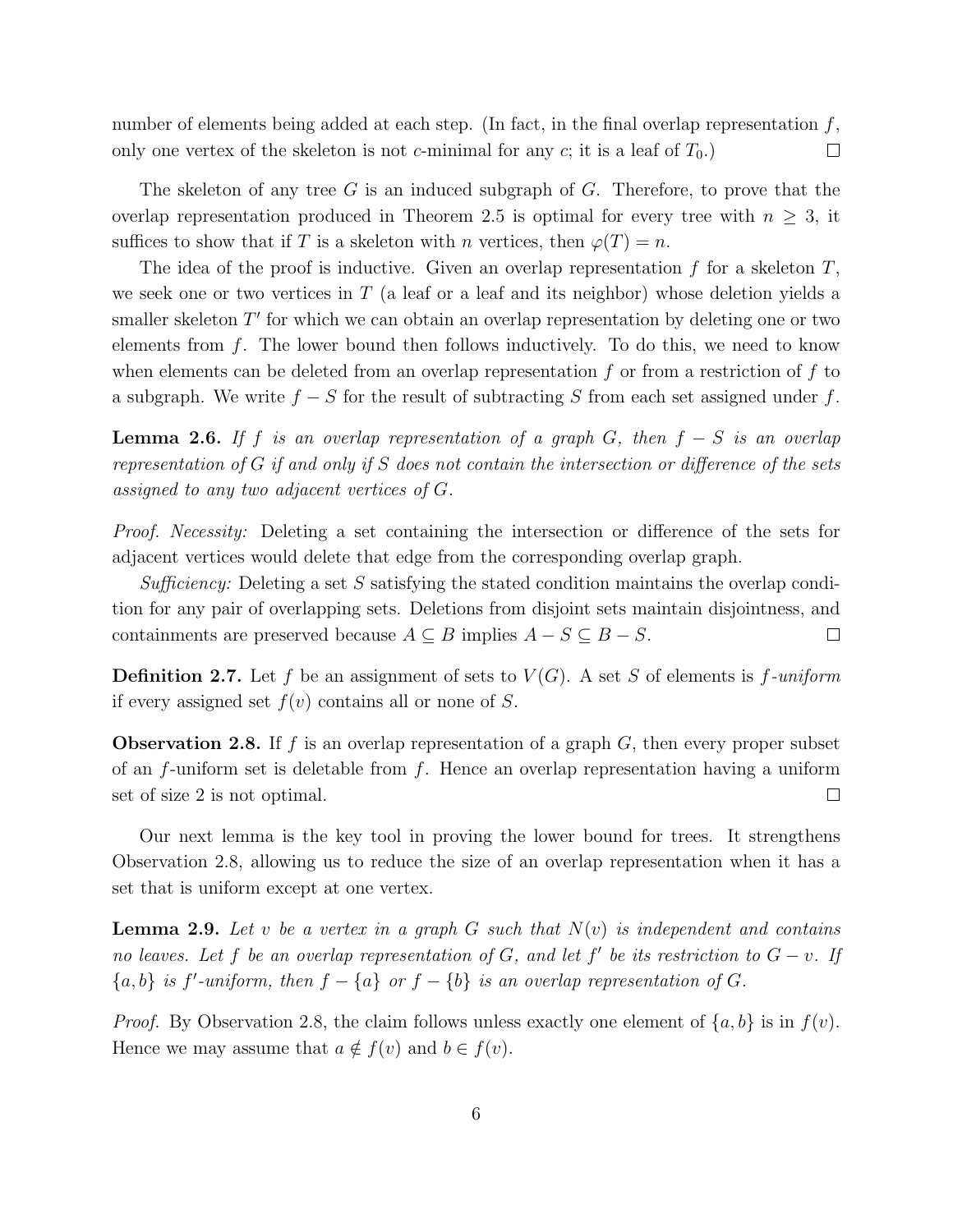Suppose that  $f - \{a\}$  is not an overlap representation of G. Since Observation 2.8 implies that  $f - \{a\}$  is an overlap representation of  $G - v$ , Lemma 2.6 implies that some edge incident to v is lost when a is deleted from f. Let  $vw_1$  be such an edge. Because  $a \notin f(v)$ , we conclude that  $f(w_1) - f(v) = \{a\}$ . Because  $\{a, b\}$  is  $f'$ -uniform, also  $b \in f(w_1)$ .

If  $f - \{b\}$  also is not a representation, then deleting b also destroys some edge  $vw_2$ incident to v. Since  $b \in f(v)$ , either  $f(v) \cap f(w_2) = \{b\}$  or  $f(v) - f(w_2) = \{b\}$ . We obtain a contradiction from each case. Note first that since each  $w_i$  has a neighbor other than  $v$ , and  ${a,b}$  is f'-uniform, each  $f(w_i)$  contains an element outside  ${a,b}.$ 

*Case 1:*  $f(v) \cap f(w_2) = \{b\}$ . Since  $\{a, b\}$  is  $f'$ -uniform, also  $a \in f(w_2)$ . Thus  $\{a, b\} \subseteq$  $f(w_1) \cap f(w_2)$ . Since  $w_1w_2 \notin E(G)$ , the sets  $f(w_1)$  and  $f(w_2)$  cannot each have an element outside the other. However, each has an element outside  $\{a,b\}$ , so they share another element c. Now  $f(w_1) - f(v) = \{a\}$  yields  $c \in f(v)$ , while  $f(v) \cap f(w_2) = \{b\}$  yields  $c \notin f(v)$ .

*Case 2:*  $f(v) - f(w_2) = \{b\}$ . Since  $\{a, b\}$  is  $f'$ -uniform,  $f(w_2) \cap \{a, b\} = \emptyset$ . Since  $f(w_1) - f(v) = \{a\}$ , the guaranteed element c in  $f(w_1) - \{a, b\}$  must lie in  $f(v)$ . Since  $f(v) - f(w_2) = \{b\}$ , also  $c \in f(w_2)$ . Meanwhile,  $f(v) \leftrightarrow f(w_2)$  requires an element d in  $f(w_2) - f(v)$ . Since  $f(w_1) - f(v) = \{a\}$ , we have  $d \notin f(w_1)$ . Now  $f(w_1)$  and  $f(w_2)$  share c and overlap, contradicting  $w_1w_2 \notin E(G)$ .  $\Box$ 

In a skeleton, the neighbor of a leaf vertex has degree 2.

Definition 2.10. In an overlap representation f of a skeleton T, a leaf l is *doubly-minimal* if both  $l$  and the neighbor of  $l$  are minimal in  $f$ .

Lemma 2.11. *In an overlap representation* f *of any skeleton* T*, there is at most one nonminimal leaf.* If  $T \neq P_4$ , then there is a doubly-minimal leaf.

*Proof.* If  $T = P_3$ , then there is only one non-edge, so only for the two leaves can one set properly contain another. Thus a leaf and the center are minimal in  $f$ . Henceforth assume  $T \neq P_3$ . In a skeleton other than  $P_3$ , no two neighborhoods are equal. Hence also no two assigned sets are equal.

Since the neighbor of any leaf x has degree 2, the subgraph  $T - N[x]$  is connected. If x is nonminimal, then by Lemma 1.1  $f(x)$  properly contains the sets assigned to all vertices other than its neighbor, including the other leaves. Hence only one leaf can be nonminimal.

Let A be the set of neighbors of minimal leaves; we have shown that  $A \neq \emptyset$ . Choose  $v \in A$  such that  $f(v)$  is minimal in  $\{f(y): y \in A\}$ . Let  $N(v) = \{x, u\}$ , with x being the leaf. Since  $T \neq P_3$ , u is not a leaf.

When  $T = P_4$ , the claim fails when the sets in f are ab, bceg, abde, and eg.

If  $T \neq P_4$ , then u has no leaf neighbor, and each component of  $T - N[v]$  is nontrivial. If x is not doubly-minimal, then  $f(v)$  properly contains the sets for all vertices in some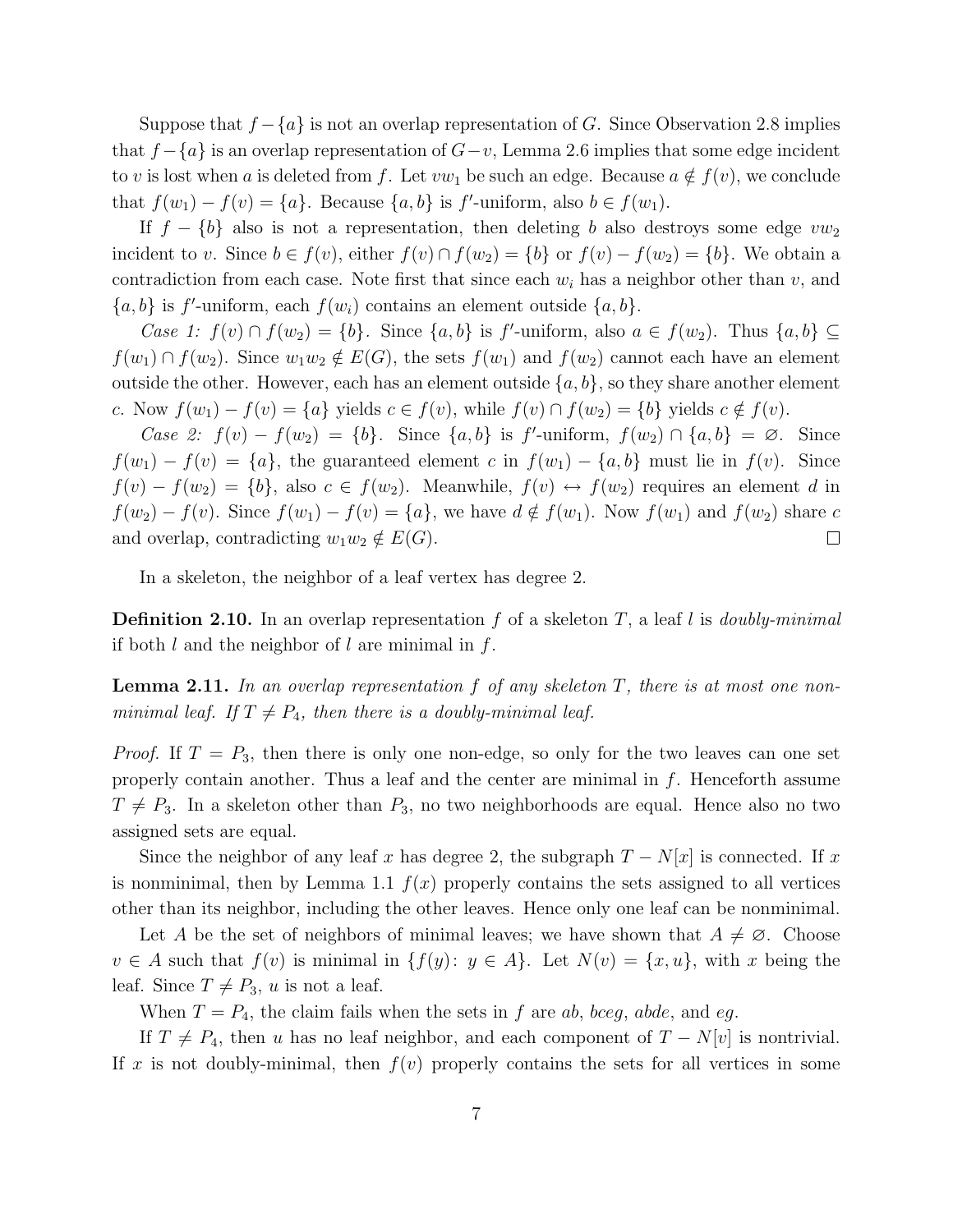component T' of  $T - N[v]$ , by Lemma 1.1. Let x' be a leaf of T contained in T', and let v' be its neighbor, also in T'. Since  $f(v)$  contains  $f(v')$ , the choice of v from A requires x' to be nonminimal. As observed earlier, this yields  $f(v) \subset f(x')$ , contradicting  $f(v) \supset f(x')$ .  $\Box$ 

**Theorem 2.12.** *If* T *is a skeleton with* n *vertices, where*  $n \geq 3$ *, then*  $\varphi(T) \geq n$ *.* 

*Proof.* A simple observation allows us to apply Lemma 2.9 when a leaf is a minimal vertex.

 $(*)$  If x is a minimal vertex in an overlap representation f of a graph  $G$ , and  $f'$  is *the restriction of* f *to*  $G - N[x]$ *, then*  $f(x)$  *is* f'-uniform.

To prove (\*), note that  $v \in V(G) - N[x]$  implies  $xv \notin E(G)$ . Hence  $f(x)||f(v)$  or  $f(x) \subseteq f(v)$ or  $f(x) \supset f(v)$ . Minimality of x excludes the last, so  $f(v)$  contains all or none of  $f(x)$ .

We prove the lower bound on  $\varphi(T)$  by induction on n. Since  $P_3$  has an edge,  $\varphi(P_3) \geq 3$ , so we may assume  $n \geq 4$ . Let f be an optimal overlap representation of T; Lemma 2.11 yields a leaf x of T that is minimal in f. Let v be the neighbor of x, and let u be the other neighbor of v; note that  $d(u) \geq 2$ . Since  $xv \in E(G)$ , there exist  $a \in f(x) - f(v)$ ,  $b \in f(x) \cap f(v)$ , and  $c \in f(v) - f(x)$ .

Let  $T' = T - x$  and  $T'' = T - x - v$ . Let f' and f'' be the restrictions of f to T' and T'', respectively. We consider two cases, depending upon  $d(u)$ .

If  $d(u) = 2$ , then T' is a skeleton. Since x is minimal, (\*) implies that  $f(x)$  (and therefore  $\{a, b\}$ ) is f''-uniform. Since  $d(u) = 2$ , the neighborhood of v in T' is independent and contains no leaves. Hence Lemma 2.9 applies, and  $f' - \{a\}$  or  $f' - \{b\}$  is an overlap representation of T'. By the induction hypothesis,  $|f'| \ge n - 1$ , so  $|f| \ge n$ .

If  $d(u) > 2$ , then  $T \neq P_4$ . Now Lemma 2.11 allows us to choose x to be doubly-minimal in f. Since  $d(u) \geq 3$ , deleting x and v from T does not create any new leaves, so T'' is a skeleton. Since x is minimal, (\*) implies that  $f(x)$  (and therefore  $\{a, b\}$ ) is  $f''$ -uniform. Thus  $f'' - \{a\}$  is an overlap representation of T''. Let  $g = f'' - \{a\}$ .

Since x is doubly-minimal, v is minimal in f, and thus  $(*)$  implies that  $f(v)$  (and therefore  ${b, c}$ ) is g-uniform. We now apply Lemma 2.9 to the vertex u, graph  $T''$ , and overlap representation g of T''. Let g' be the restriction of g to  $T'' - u$ . Since  $\{b, c\}$  is g'-uniform, and  $d(u) \geq 3$  implies that u has no leaf neighbors in the skeleton  $T''$ , Lemma 2.9 implies that  $g - \{b\}$  or  $g - \{c\}$  is an overlap representation of T''. By the induction hypothesis,  $|g| \geq n-1$  and  $|f| \geq n$ .  $\Box$ 

We have proved the following conclusion.

**Theorem 2.13.** If T is a tree, then  $\varphi(T)$  is the number of vertices in the skeleton of T. *Furthermore, there is a linear-time algorithm to produce an optimal overlap representation.*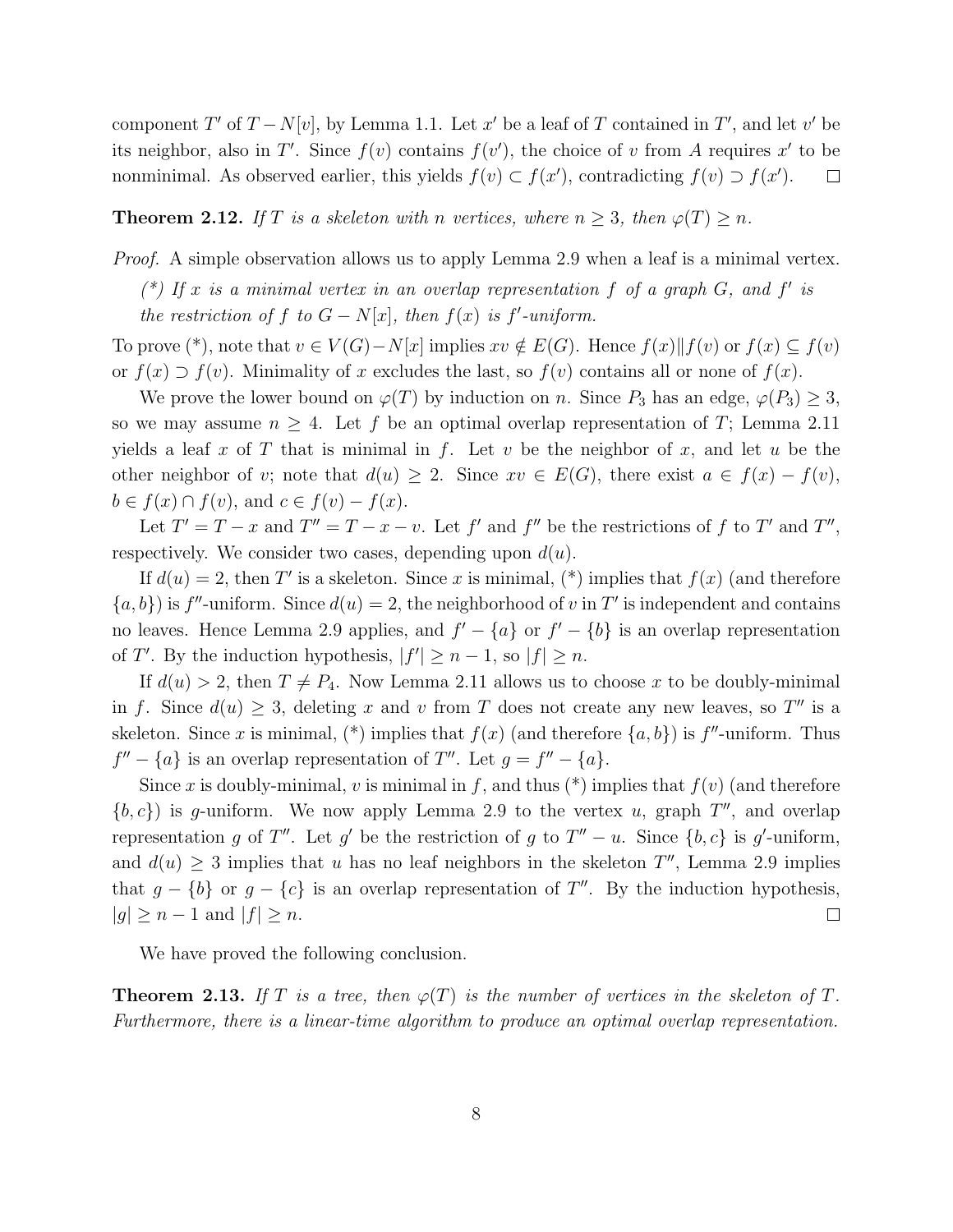### 3 Bounds from the Number of Edges

As mentioned earlier, Erdős, Goodman, and Pósa [3] observed that finite intersection representations of a graph G correspond to families of complete subgraphs covering  $E(G)$ . In cases where the intersection representation arising from a decomposition into complete subgraphs is also an overlap representation, its size must be at least the pure overlap number  $\Phi(G)$ , defined in Section 1. On the other hand, always  $\varphi(G) \leq \Phi(G)$ .

Several upper bounds will be used repeatedly in the remainder of the paper; we give them names to improve readability. A *decomposition* of a graph G is a family  $\mathcal F$  of pairwise edge-disjoint subgraphs whose union is G.

Lemma 3.1 (Decomposition Bound). *Let* F *be a decomposition of a graph* G *into complete subgraphs of order at most* k, where  $k \geq 2$ . If  $\delta(G) \geq k$ , then  $\Phi(G) \leq |\mathcal{F}|$ . In particular,  $\delta(G) \geq 2$  *implies*  $\Phi(G) \leq |E(G)|$ *.* 

*Proof.* For each  $v \in V(G)$ , let  $f(v)$  be the set of all members of  $\mathcal F$  that contain v. Each edge lies in some member of  $\mathcal F$ , so  $f$  is an intersection representation.

A vertex has at most  $k-1$  neighbors in a complete subgraph of order k. Since  $\delta(G) \geq k$ , each  $|f(v)|$  is at least 2. Each edge is covered only once, so  $|f(v) \cap f(u)| \leq 1$ . Hence no assigned set contains another, and  $f$  is a pure overlap representation.  $\Box$ 

**Corollary 3.2.** *If* G *is triangle-free, then*  $\Phi(G) > |E(G)|$ *, with equality when*  $\delta(G) > 2$ *.* 

*Proof.* A pure overlap representation is also an intersection representation.

Lemma 3.1 provides an upper bound when  $\delta(G) \geq 2$ , and we will also apply it with  $k = 3$ for decompositions into edges and triangles. Hence we want vertices of degree at most 2 to contribute little to  $\Phi(G)$ .

 $\Box$ 

Lemma 3.3 (Deletion Bound). *If* v *is a vertex of degree at most 2 in a graph* G *with at least three vertices, then*  $\Phi(G) \leq \Phi(G - v) + 2$ *, with strict inequality when*  $d(v) = 0$ *.* 

*Proof.* If  $d(v) = 0$ , then to avoid overlap and containment with all other assigned sets, we must assign v an element not assigned to any other vertex. Thus  $\Phi(G) = \Phi(G - v) + 1$ .

For  $d(v) \in \{1,2\}$ , let f be an optimal pure overlap representation of  $G - v$ . Introduce new labels a and b. Let  $f'(v) = \{a, b\}$ . Let  $f'(x) = f(x)$  for  $x \notin N[v]$ . For  $x \in N(v)$ , let  $f'(x) = f(x) \cup \{c\}$ , where c is one of the new labels, each used once when  $d(v) = 2$ .

Changing from  $f$  to  $f'$  creates no new intersections except to establish the edge(s) incident to v. Adding a new element to its neighbor(s) does not create containments, and there is no containment involving  $f(v)$  and a set assigned to a neighbor, since the neighbors also receive an old label (even if isolated in  $G - v$ ).  $\Box$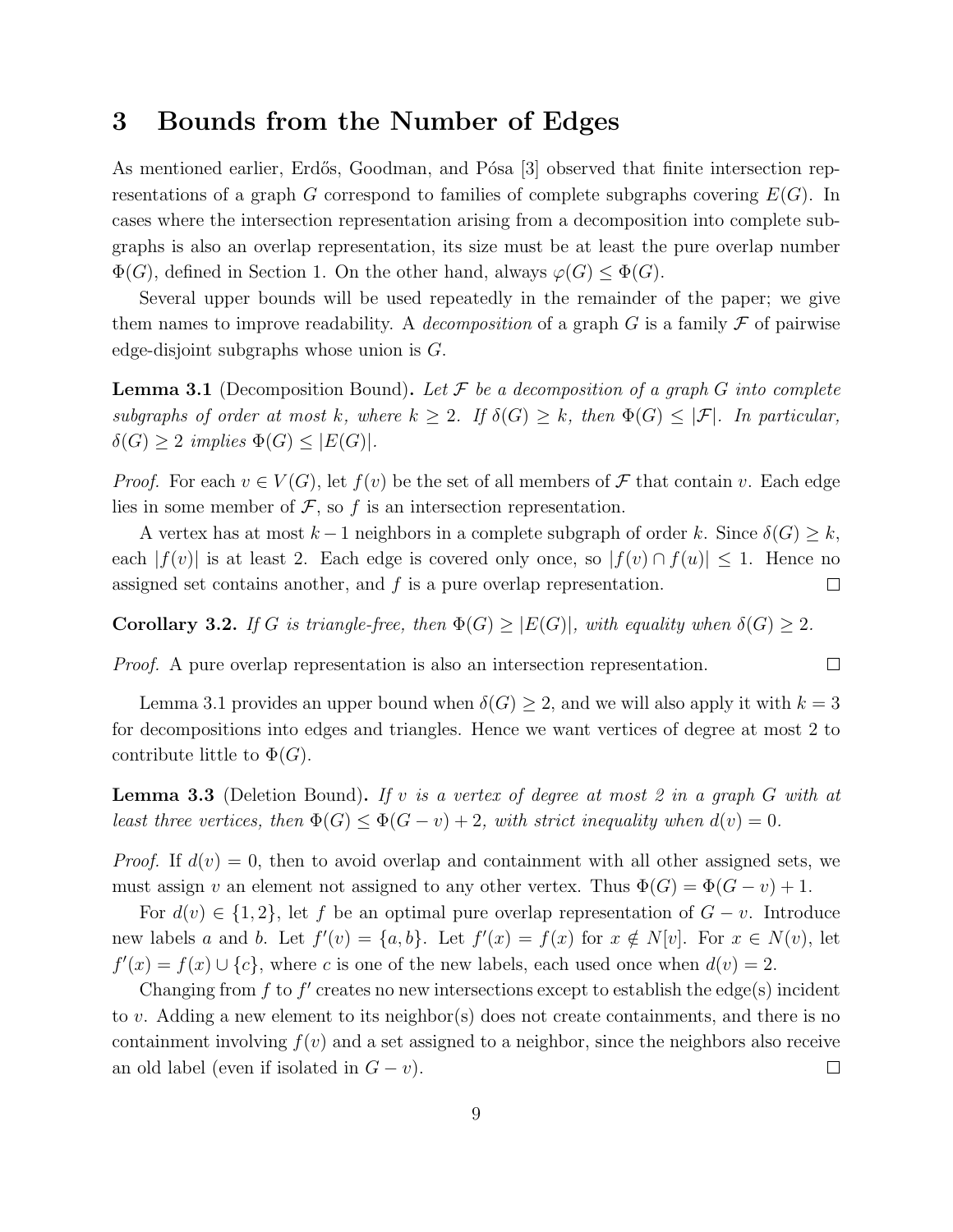Next we discuss bounds on  $\varphi$  in terms of the number of edges. In contrast to  $\Phi(G)$ , generally  $\varphi(G)$  <  $|E(G)|$  (though not for skeletons, as we have seen). An easy reduction allows us to forbid repeated vertex neighborhoods and isolated vertices.

**Observation 3.4.** If a graph G has a vertex v such that  $N(v)$  is empty or equals another vertex neighborhood, then  $\varphi(G) = \varphi(G - v)$ . In the first case, we extend an overlap representation f of  $G - v$  by assigning v the set  $\bigcup_{u \in V(G-v)} f(u)$ . In the second case, we assign v the same set as w, where  $N(v) = N(w)$ .  $\Box$ 

Let  $B_n$  denote the graph that is the union of  $n-2$  triangles having a common edge; this graph is sometimes called the n*-book*.

**Lemma 3.5.** *The overlap number of the n-book*  $B_n$  *is* 3*.* 

*Proof.* Since all the vertices besides the two vertices of degree  $n - 1$  have identical neighborhoods, Observation 3.4 allows us to remove them without changing the overlap number until we are left with a triangle, which has overlap number 3.  $\Box$ 

**Lemma 3.6** (Edge Bound). Let G be an n-vertex graph other than the book  $B_n$ . If  $\delta(G) \geq 2$ *and* uv ∈ E(G)*, then* G *has an overlap representation* f *with size* |E(G)|−1 *such that neither*  $f(u)$  *nor*  $f(v)$  *is properly contained in the set assigned to any other vertex. In particular,*  $\varphi(G) \leq |E(G)| - 1$  when  $\delta(G) \geq 2$  unless G is the 3*-book* K<sub>3</sub>.

*Proof.* We define an explicit representation using a label for each edge *other than* uv. For  $w \notin \{u,v\}$ , let  $f(w)$  be the set of labels for edges incident to w. For  $w \in \{u,v\}$ , let  $f(w)$  be the set of labels for edges *not* incident to w. The restriction of f to  $G-u-v$  is a pure overlap representation of  $G - u - v$  (labels for edges to u or v can establish non-containment).

By construction,  $f(u) \supseteq f(w)$  when w is a nonneighbor of u. This establishes nonadjacency and prohibits  $f(u)$  from proper containment in another assigned set. Similarly for v. (However,  $f(u) = f(w)$  when  $G = K_{2,n-2}$  and  $\{u, w\}$  is a partite set of size 2.)

For  $w \in N(u) - \{v\}$ , the label for uw is in  $f(w) - f(u)$ . Since  $d(w) \geq 2$ , the label for some other edge incident to w lies in  $f(u) \cap f(w)$ . To establish  $f(u) - f(w) \neq \emptyset$ , it suffices to have an edge incident to neither w nor u. If every edge is incident to w or u, then  $G = B_n$ , and  $\varphi(G) = 3$ . The same argument applies to edges at v.

For the edge uv itself,  $f(u) - f(v)$  contains the label for an edge other than uv incident to v. Similarly,  $f(v) - f(u) \neq \emptyset$ . To ensure that  $f(u) \cap f(v) \neq \emptyset$ , we need an edge incident to neither u nor v. As above, this exists unless  $G = B_n$ .  $\Box$ 

In Theorem 3.10, we will prove equality in the upper bound  $\varphi(G) \leq |E(G)| - 1$  for a special family of graphs with  $\delta(G) \geq 2$ . For this we will need a definition and two lemmas.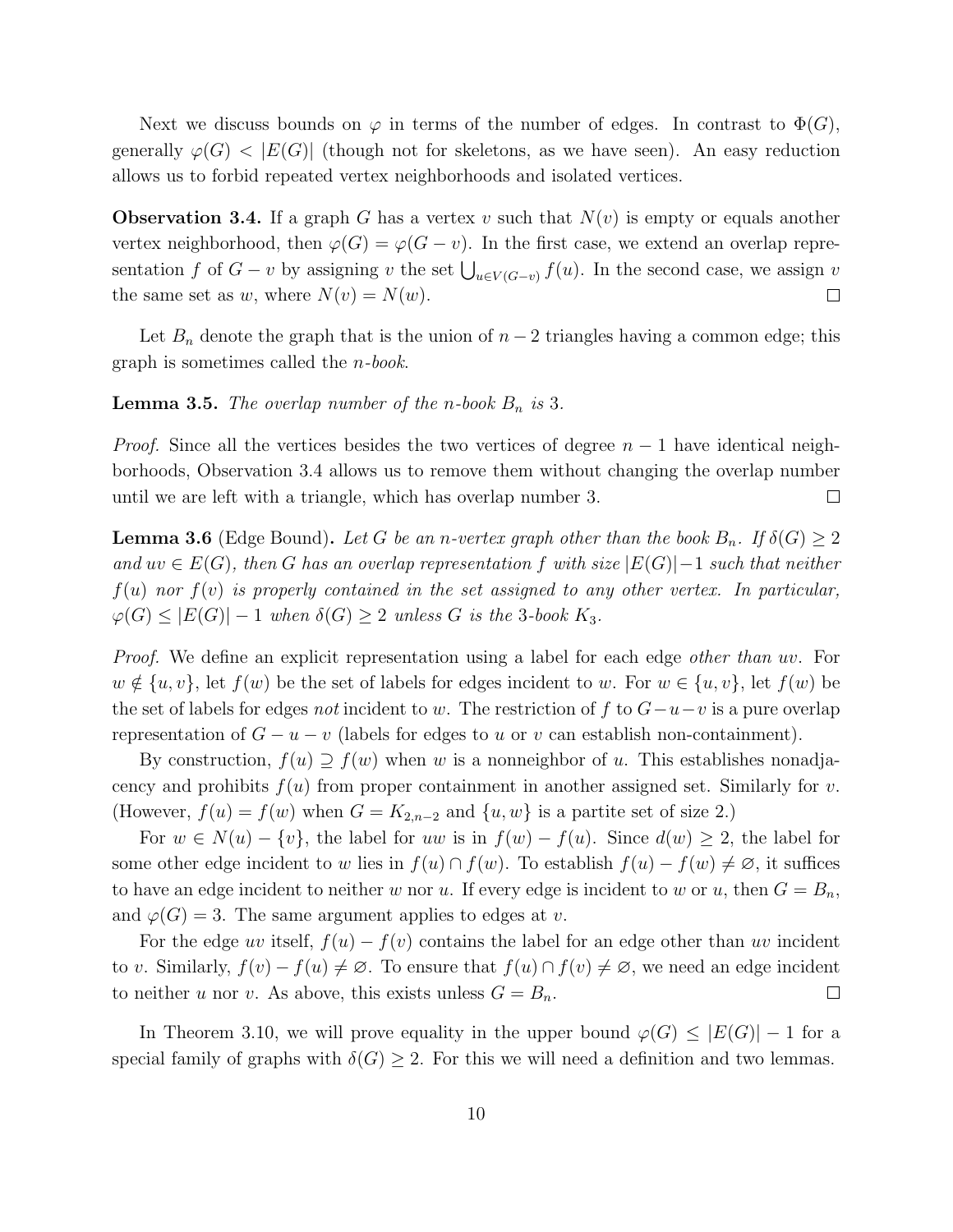Definition 3.7. A *star-cutset* in a graph G is a separating set S containing a vertex x adjacent to all of  $S - x$ . If G has no star-cutset, then it is *star-cutset-free*.

Lemma 3.8. *If* f *is an overlap representation of a connected graph* G *with no star-cutset, then any two vertices that are not minimal in* f *are adjacent.*

*Proof.* Let u and v be such vertices. If  $v \notin N(u)$ , then v remains in  $G - N[u]$ . Since G has no star-cutset,  $G - N[u]$  is connected. Since u is not minimal,  $f(u)$  properly contains the set assigned to some vertex of  $G - N[u]$ . By Lemma 1.1,  $f(u)$  properly contains  $f(v)$ . The same argument yields  $f(v) \supset f(u)$ , a contradiction.  $\Box$ 

Lemma 3.9. *If* G *is an* n*-vertex triangle-free graph with no star-cutset, then* G *does not have distinct vertices with the same neighborhood, unless*  $G = K_{2,n-2}$  *with*  $n \leq 4$ *.* 

*Proof.* If  $N(u) = N(v)$ , then v is isolated in  $G - N[u]$ . Since G has no star-cutset,  $G - N[u]$ contains only v. Thus  $V(G) = \{u, v\} \cup N(u)$ . Also  $N(u)$  induces no edges, since G is triangle-free. Thus  $G = K_{2,n-2}$ . Also,  $n-2 \leq 2$ , since otherwise deleting N[x] for some  $x \in N(u)$  disconnects G, contradicting the absence of star-cutsets.  $\Box$ 

**Theorem 3.10.** *If* G *is a triangle-free graph with no star-cutset, then*  $\varphi(G) \geq |E(G)| - 1$ *.* 

*Proof.* Let f be an overlap representation of G. If two assigned sets are equal, then those vertices have the same neighborhood, and Lemma 3.9 yields  $G = K_{2,n-2}$  with  $n \leq 4$ . By Observation 3.4,  $\varphi(K_{2,0}) = 1$  and  $\varphi(K_{2,1}) = \varphi(K_{2,2}) = 3$ . In each case,  $\varphi(G) \ge |E(G)| - 1$ .

Hence we may assume that no two sets assigned by  $f$  are equal. Since  $G$  is triangle-free, by Lemma 3.8 at most two vertices are non-minimal. We consider three cases.

*Case 0: Every vertex is minimal in f.* In this case, f is a pure overlap representation, and Corollary 3.2 yields  $|f| \geq |E(G)|$ .

*Case 1: One vertex* u *is nonminimal in* f. Since  $G-N[u]$  is connected and  $f(u)$  contains some other assigned set,  $f(u)$  contains all elements assigned to the nonneighbors of u. Also  $N(u)$  is independent, so every edge of  $G - u$  has an endpoint outside  $N[u]$ .

All containments involve  $f(u)$ . Hence f restricts to a pure overlap representation and thus an intersection representation on  $G - u$ . Since G is triangle-free, for each edge e of  $G - u$  there is an element assigned by f to the endpoints of e. It also lies in  $f(u)$ , since e has an endpoint outside  $N[u]$ . Let S be this set of elements.

Since  $S \subseteq f(u)$ , we still must make  $f(w) - f(u)$  nonempty for  $w \in N(u)$ . Since  $N(u)$ is independent and u is the only nonminimal vertex, the sets assigned to  $N(u)$  are pairwise disjoint. Hence  $N(u)$  requires distinct additional elements, yielding  $|f| \geq |E(G)|$ .

*Case 2: Two vertices, u and v, are nonminimal in f.* By Lemma 3.8,  $uv \in E(G)$ . As above, f restricts to an intersection representation on  $G - u - v$  with an element for each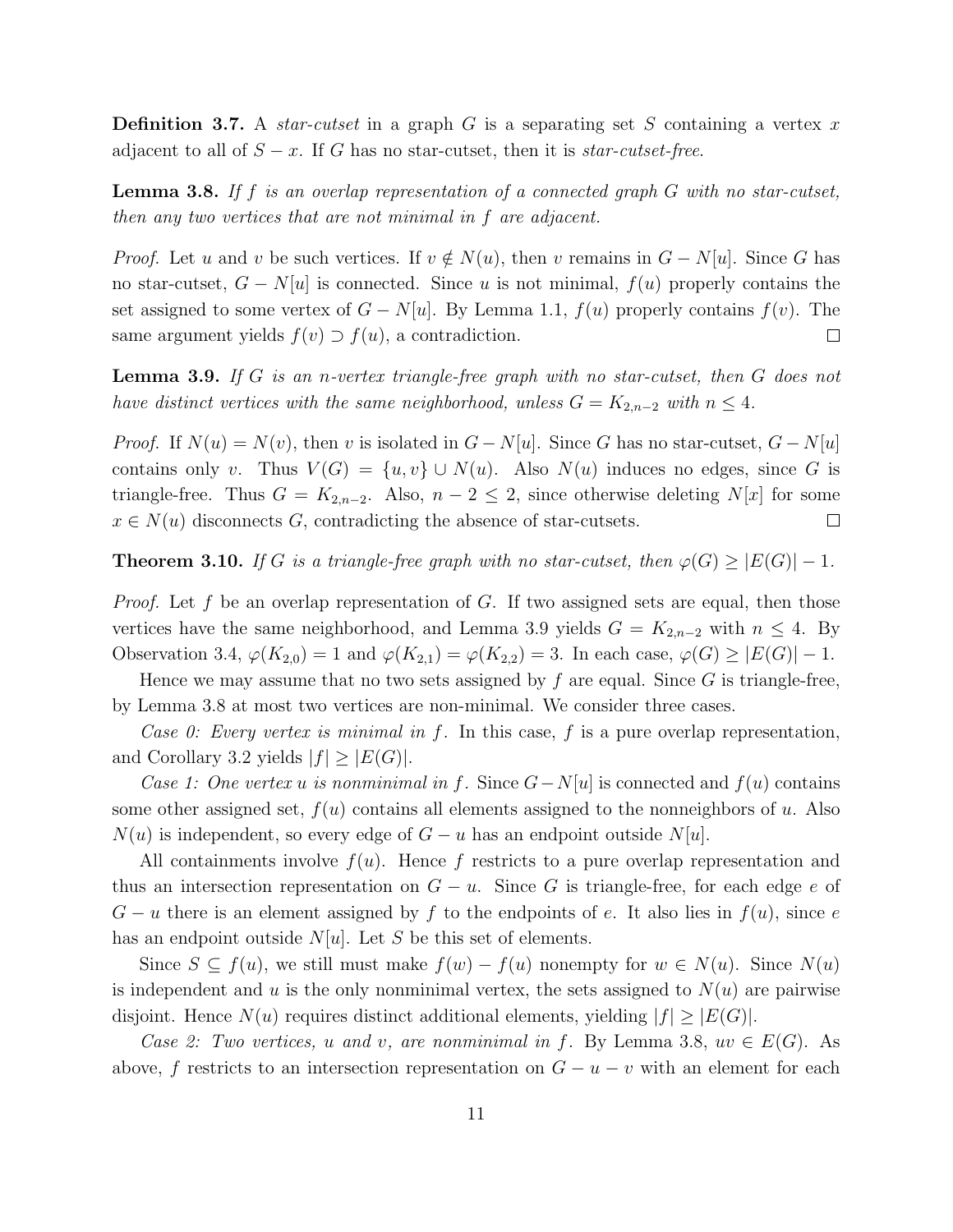edge; let S be this set of elements. Since u is nonminimal and  $G - N[u]$  is connected,  $f(u)$ contains all elements assigned to vertices outside  $N[u]$ .

As above, each  $w \in N(u) - \{v\}$  needs an element not in  $f(u)$ , and these elements are distinct since G is triangle-free. The same holds for  $N(v)$ . We thus have  $|f| \geq |E(G)| - 1$ unless there exist  $x \in N(u) - \{v\}$  and  $y \in N(v) - \{u\}$  with  $f(x)$  and  $f(y)$  having a common element outside  $f(u) \cup f(v)$ . Since G is triangle-free, u and v have no common neighbors, so  $f(u) \supset f(y)$  and  $f(v) \supset f(x)$ . Hence the elements establishing the edges between  $\{u, v\}$ and their neighbors are distinct, and  $|f| \geq |E(G)| - 1$ .  $\Box$ 

The proof of Theorem 3.10 shows that for a connected triangle-free graph G with  $\delta(G) \geq 2$ and no star-cutset, the *only* way to form an overlap representation with fewer than  $|E(G)|$  elements is as in the proof of the Edge Bound (Lemma 3.6). Theorem 3.10 and Observation 3.4 determine the overlap number for several constructions of interest.

**Corollary 3.11.** For even n with  $n \geq 6$ , if  $G_n$  is the n-vertex graph obtained by deleting *from*  $K_{n/2,n/2}$  *a* matching of size  $n/2$ , then  $\varphi(G_n) = n^2/4 - n/2 - 1$ . For odd n with  $n \geq 7$ , if G<sup>n</sup> *is obtained from* Gn−<sup>1</sup> *by adding one vertex with the same neighborhood as some vertex of*  $G_{n-1}$ *, then*  $\varphi(G_n) = \varphi(G_{n-1}) = \lfloor n^2/4 - n \rfloor$ *.*  $\Box$ 

Corollary 3.12. *If* G *is a triangle-free plane graph in which every face has length* 4*, and* G *has no star-cutset, then*  $\varphi(G) = 2n - 5$ *.*  $\Box$ 

In Section 5, we will show that the graphs of Corollary 3.11 are extremal when  $n$  is even and are within  $n/2$  of the extreme when n is odd. In Section 4, we will show that graphs having the properties in Corollary 3.12 are extremal in the class of *n*-vertex planar graphs. We next give explicit examples of such graphs.

**Example 3.13.** Graphs as described in Corollary 3.12 exist for  $n \geq 10$  (also for  $n = 4$ and  $n = 8$ ). When  $n \equiv 0 \mod 4$ , the cartesian product of  $P_{n/4}$  and  $C_4$  suffices. When  $n \equiv 0 \mod 2$ , one can start with an even cycle C and add a vertex inside adjacent to the even-indexed vertices on C and a vertex outside adjacent to the odd-indexed vertices on C.

For odd n, take such a graph G with  $n-1$  vertices embedded in the plane, let x be a vertex of degree at least 4 in G (x exists if  $|V(G)| \ge 10$ ), and let u and v be nonconsecutive neighbors of x in the embedding. Form G' by replacing x with nonadjacent vertices  $x'$  and  $x''$  whose neighborhoods in the new graph G' partition  $N_G(x)$ , except that  $N_{G'}(x') \cap N_{G'}(x'') = \{u, v\}.$ The vertices  $\{x', u, x'', v\}$  form a new face surrounding the former edges xu and xv, and the other edges at x attach instead to  $x'$  and  $x''$ .  $\Box$ 

As we did with pure overlap number, for overlap number we will want to accommodate vertices of degree less than 2 without much cost. By Observation 3.4, we may assume that there are no isolated vertices and that vertex neighborhoods are distinct.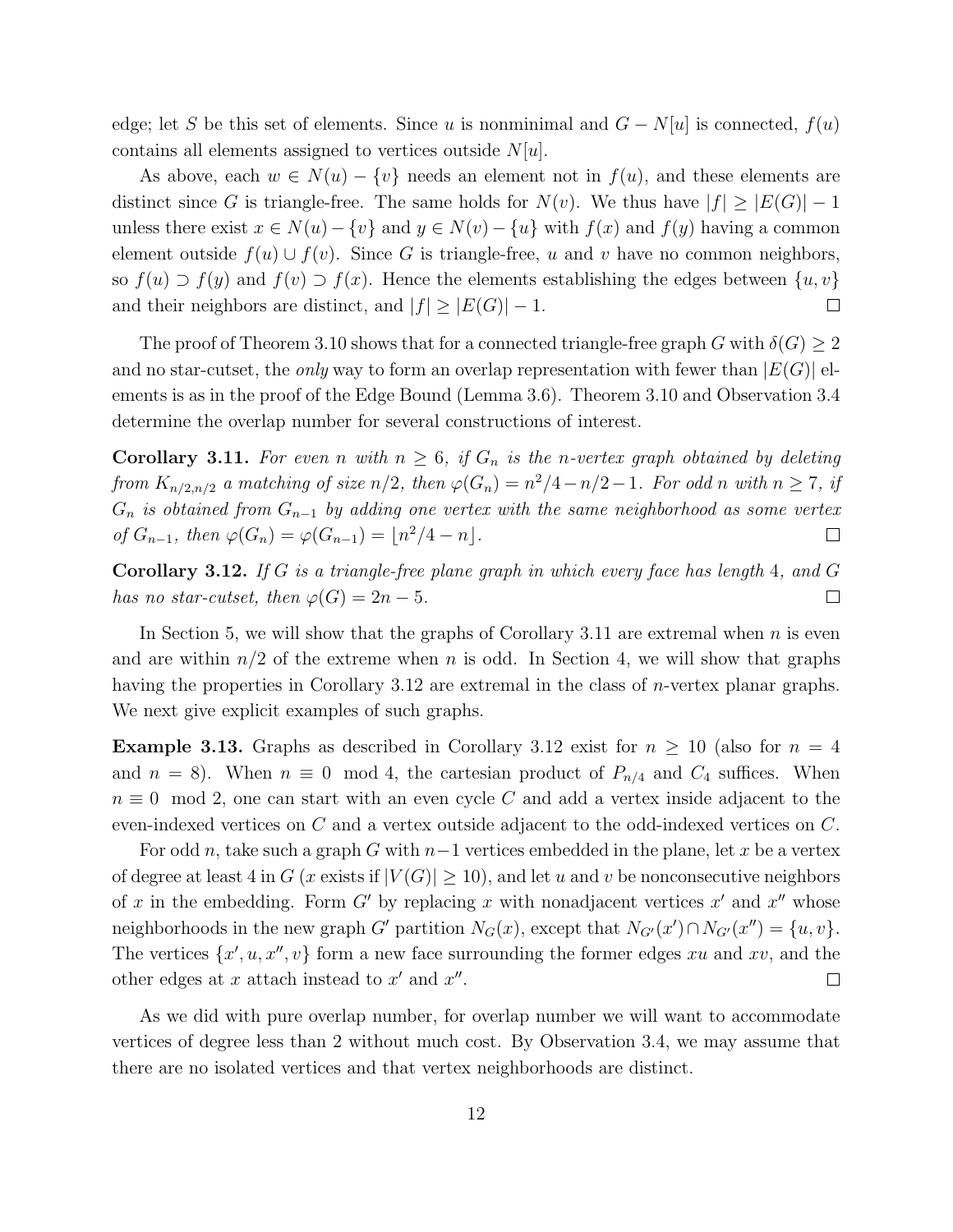The corresponding result for vertices of degree 1 is a special case of a more general result (proved in the same way) that permits saving labels when overlap representations of subgraphs are combined at a cut-vertex. For clarity, we present only the result that we use to obtain our extremal results in the subsequent sections.

### **Lemma 3.14.** *If* v *is a leaf in a graph* G *and*  $G - v$  *is nontrivial, then*  $\varphi(G) \leq \varphi(G - v) + 2$ *.*

*Proof.* Let u be the neighbor of v. If uv is an isolated edge and  $G - v$  is nontrivial, then let  $R = \bigcup_{x \in V(G - \{u, v\})} f(x)$ , where f is an overlap representation of  $G - \{u, v\}$ . Note that  $|R| \geq 1$ . Modify f by assigning  $R \cup \{a\}$  to u and  $R \cup \{b\}$  to v, where  $a, b \notin R$ . This produces an overlap representation of G, so  $\varphi(G) \leq \varphi(G - \{u, v\}) + 2 \leq \varphi(G - v) + 2$ .

Hence we may assume that  $d_G(u) \geq 2$ . Let f be an optimal overlap representation of  $G-v$ . Let  $W=V(G)-\{u,v\}$ . Define  $f'$  on  $V(G)$  as follows. Let  $f'(v)=S=\{a,b\}$ , where  $a, b \notin \bigcup_{x \in W} f(x)$ . Let  $f'(u) = f(u) \cup \{b\}$ . For  $x \in W$ , let  $f'(x) = f(x) \cup S$  if  $f(x) \supseteq f(u)$ ; otherwise, let  $f'(x) = f(x)$ . Note that  $|f'| = |f| + 2$ .

We check that f' is an overlap representation of G. Since  $|f(u)| \geq 2$ , we have  $f'(u) \leftrightarrow$  $f'(v)$ . For  $x \in W$ , we have  $f'(x) || f'(v)$  or  $f'(x) \supseteq f'(v)$ , depending on whether  $f'(x)$  acquires S, so v receives no other edges.

For  $x, y \in W$ , the assigned sets acquire S if and only if they contain  $f(u)$ . By Observation 2.3, the relation between  $f'(x)$  and  $f'(y)$  is the same as between  $f(x)$  and  $f(y)$ . If  $f'(x) = f(x)$ , then  $f(x) \not\supseteq f(u)$ , and the relation between  $f(x)$  and  $f(u)$  is preserved. If  $f(x) \supseteq f(u)$ , then  $f'(x) = f(x) \cup S$  and again the relation is preserved.  $\Box$ 

### 4 Overlap Number of Planar Graphs

In order to apply the Decomposition Bound for planar graphs with triangles, we need an efficient decomposition into small complete subgraphs. By Euler's Formula, a triangle-free planar graph has as most  $2n - 4$  edges, with equality only if every face is a 4-cycle.

**Lemma 4.1.** If G is an n-vertex plane graph, and  $n \geq 3$ , then G decomposes into at most 2n − 5 *edges and facial triangles unless:*

*a) every face has length* 4*, in which case* G *decomposes into* 2n − 4 *edges, or*

*(b)* G *is* K4*, which decomposes into three edges and one facial triangle.*

*Proof.* Let m be the number of edges, f the number of faces, and t the number of facial triangles in G. Let T be a maximal set of edge-disjoint facial triangles in G, and let  $s = |T|$ . Using T yields a decomposition into  $(m - 3s) + s$  edges and triangles. Also, deleting the edges of the triangles in T leaves no facial triangles; hence  $t \leq 4s$ , since each triangle in T shares edges with at most three other triangles.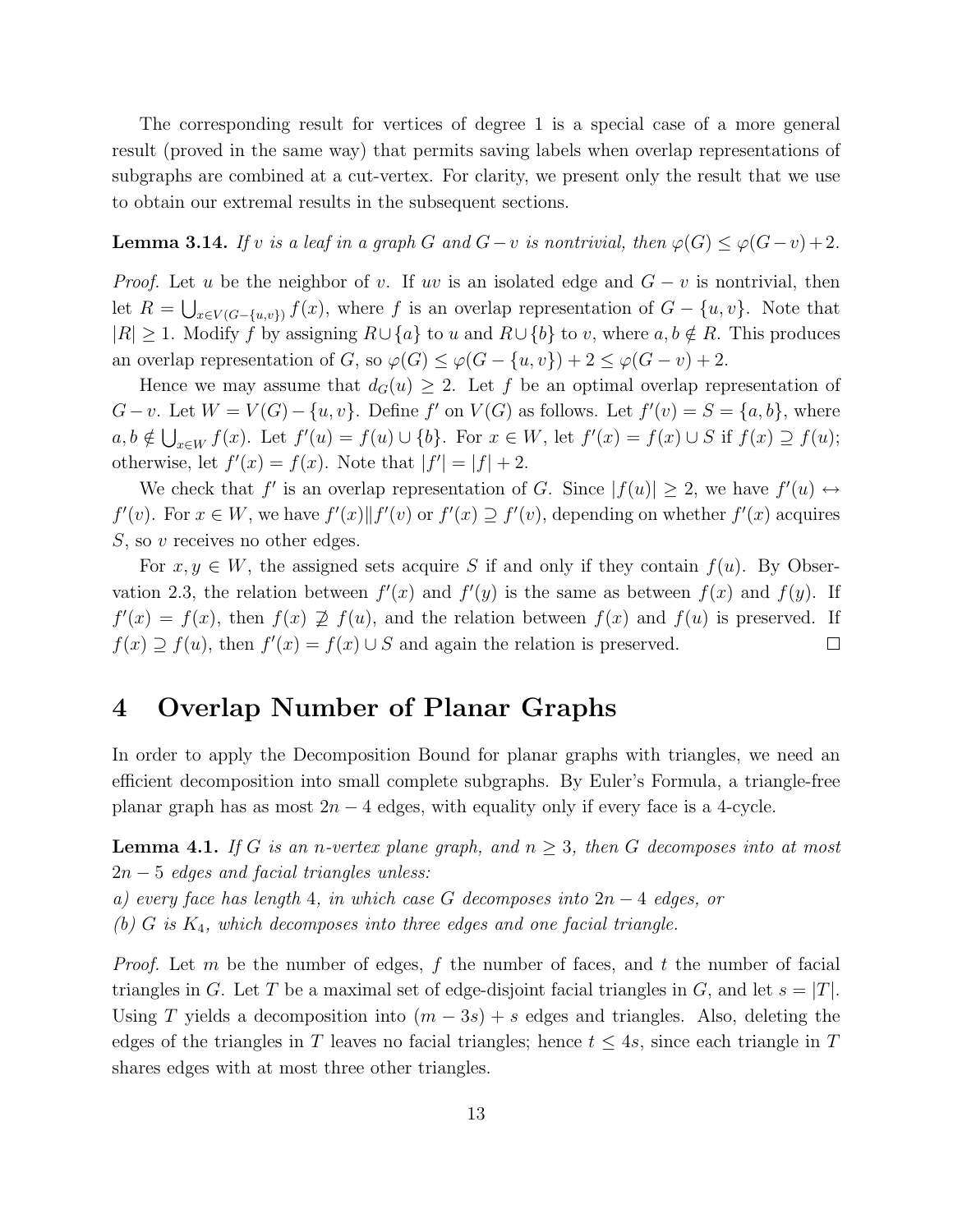Each face has length at least 4, except one less for each facial triangle. Summing the facelengths yields  $2m \geq 4f - t \geq 4f - 4s$ . Dividing by 2 and adding m yields  $m-2s \leq 2m-2f$ . By Euler's Formula,  $2m-2f = 2n-4$ ; hence we have a decomposition of size at most  $2n-4$ .

Note that strict inequality holds when  $t < 4s$ . In fact,  $t = 4s$  requires  $s = 0$  or  $G = K_4$ . In all other cases, if one facial triangle in  $T$  neighbors three others, then some two of those three are edge-disjoint, and enlarging to a maximal set of s' edge-disjoint triangles starting with those two yields  $t < 4s'$ . Hence  $2n - 4$  subgraphs are needed in the decomposition only when every face is a 4-cycle or when  $G = K_4$ .  $\Box$ 

This short proof of Lemma 4.1 is by a counting argument. There are several ways to prove the lemma by induction on the number of facial triangles, but those proofs are longer.

Corollary 4.2. If G is an n-vertex plane graph with  $\delta(G) \geq 3$ , then  $\Phi(G) \leq 2n - 4$ , with *equality only if every facial cycle is a 4-cycle or*  $G = K_4$ *. The same holds for*  $\theta_1(G)$ *.* 

*Proof.* Immediate from Lemma 4.1 and the Decomposition Bound (Lemma 3.1).  $\Box$ 

In many cases, we will obtain bounds on  $\varphi(G)$  from bounds on  $\Phi(G)$ . The next several remarks and computations facilitate characterization of the n-vertex planar graphs and the n-vertex graphs with largest pure overlap number.

**Observation 4.3.** With the convention that  $\Phi(K_1) = 1$ , pure overlap number and intersection number are additive under disjoint union; in particular,  $\Phi(2K_2) = 6$ . Overlap number is not additive under disjoint union:  $\varphi(K_2) = 3$ , but  $\varphi(2K_2) = 5$ .  $\Box$ 

We observed in Corollary 3.2 that  $\Phi(G) = |E(G)|$  when G is triangle-free and  $\delta(G) = 2$ . When  $\delta(G) = 1$ , more labels may be needed.

**Proposition 4.4.** *If*  $n \ge 2$ *, then*  $\Phi(P_n) = n + 1$ *. If*  $n \ge 3$ *, then*  $\Phi(C_n) = n$ *.* 

*Proof.* A representation using the sets  $\{i, i + 1\}$  for  $1 \leq i \leq n$  provides the upper bound. Since a pure overlap representation is an intersection representation and  $P_n$  is triangle-free, each label is used at most twice. The endpoints of an edge have a common label used at no other vertex. Also, each endpoint of  $P_n$  has a label used nowhere else. Hence  $|f|$  must exceed the number of edges by 2.

If  $n \geq 4$ , then  $C_n$  is triangle-free and  $\delta(C_n) = 2$ , so  $\Phi(C_n) = |E(G)| = n$ . For  $C_3$ , using the three 2-sets in  $\{1, 2, 3\}$  yields  $\Phi(C_n) = n$  again.  $\Box$ 

**Proposition 4.5.** *If*  $m \geq 2$ *, then*  $\Phi(K_{1,m}) = 2m$ *. If*  $G - v = K_{1,m}$  *and*  $d_G(v) \leq 2$ *, then*  $\Phi(G) \leq 2m + 1.$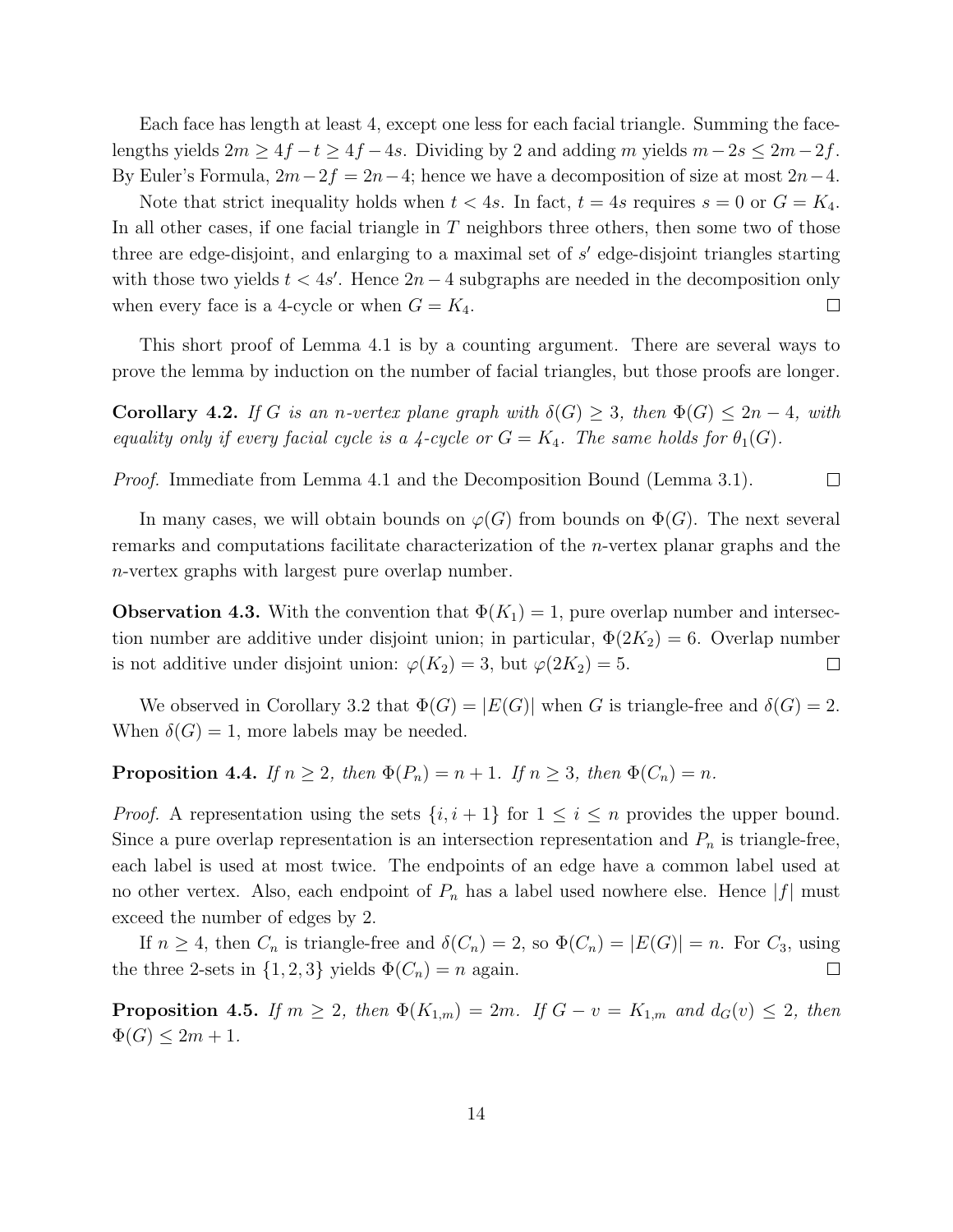*Proof.* Since a pure overlap representation is an intersection representation, the sets for leaves of  $K_{1,m}$  are disjoint. They must overlap the central set, so each has size at least 2. Equality holds using two labels at each leaf and putting one label from each leaf in the central set.

If  $G - v = K_{1,m}$  and  $G \neq K_{1,m+1}$ , then G is obtained from  $C_3$ ,  $C_4$ , or  $P_4$  by appending leaves at one vertex of degree 2. By the Deletion Bound (Lemma 3.3), each leaf costs at most two new labels; combined with Proposition 4.4, this yields  $\Phi(G) \leq 2m + 1$ .  $\Box$ 

A graph G is k*-degenerate* if every subgraph of G has a vertex of degree at most k.

Theorem 4.6. *If* G *is an n-vertex planar graph with*  $n \geq 3$ *, then*  $\Phi(G) \leq 2n - 2$ *, with equality if and only if*  $G \in \{K_{1,n-1}, 2K_2, K_2 + K_1\}$ *. Furthermore, if* G *is not 2-degenerate, then*  $\Phi(G) \leq 2n - 4$ *, with equality when*  $\delta(G) \geq 2$  *only if* G *has*  $2n - 4$  *edges or is*  $K_4$ *.* 

*Proof.* Observation 4.3 and Propositions 4.4–4.5 take care of the case  $n = 3$  and confirm equality for  $K_{1,n-1}$ . This provides a basis for induction. Suppose that  $n \geq 4$ . If  $\delta(G) \geq 3$ , then Corollary 4.2 yields  $\Phi(G) \leq 2n-4$ , with equality only when G has  $2n-4$  edges or is  $K_4$ .

Hence we may assume that  $\delta(G) \leq 2$ . Let v be a vertex of minimum degree. By the Deletion Bound and the induction hypothesis,  $\Phi(G) \leq \Phi(G - v) + 2 \leq 2n - 2$ . Equality requires  $\Phi(G - v) = 2n - 4$  and  $d(v) \in \{1, 2\}$  and  $G - v \in \{K_{1,n-2}, 2K_2, K_2 + K_1\}.$ 

If  $G-v = K_2+K_1$ , then  $G \in \{2K_2, P_3+P_1, C_3+P_1, P_4\}$ , and  $\Phi(G)$  is 6, 5, 4, 5, respectively, using Observation 4.3 and Proposition 4.4. If  $G-v = 2K_2$ , then  $G \in \{P_3 + P_2, P_5, C_3 + P_2\}$ , and  $\Phi(G)$  is 7,6,6, respectively, using the same facts. If  $G - v = K_{1,n-2}$  and  $G \neq K_{1,n-1}$ , then Proposition 4.5 states that  $\Phi(G) \leq 2n-3$ .

For the final statement, suppose that G is not 2-degenerate. Now  $G - v$  has a subgraph with minimum degree at least 3. Hence  $G - v$  is not 2-degenerate, and the bound improves to  $\Phi(G) \leq \Phi(G - v) + 2 \leq 2n - 4$ , with equality only if  $\Phi(G - v) = 2n - 6$ .

When also  $\delta(G) = 2$ , we have  $G \neq K_4$  and need to show  $|E(G)| = 2n-4$ . If  $\delta(G-v) \geq 2$ , then by the induction hypothesis,  $G - v$  has  $2n - 6$  edges or is  $K_4$ . In the former case  $|E(G)| = 2n - 4$ , since  $d(v) = \delta(G) = 2$ . In the latter case,  $\Phi(G) \leq 5 = 2n - 5$  by using the five sets 123, 14, 24, 34, 15.

Since  $\delta(G) = 2$  prohibits  $\delta(G - v) = 0$ , the remaining case is  $\delta(G - v) = 1$ , and a leaf u in  $G - v$  must be a neighbor of v in G. Consider a pure overlap representation f of  $G - v$ using  $2n - 6$  elements; since u is a leaf,  $f(u)$  must have an element a assigned to no other vertex. Assign a and a new element b to v, and add b to the set for the other neighbor of v. Since no assigned set contains another, this use of b causes no trouble. We have extended  $f$ to a pure overlap representation of G with only one new label, so  $\Phi(G) = 2n - 5$ .  $\Box$ 

Corollary 4.7. *If* G *is a planar n*-vertex graph with  $n \geq 3$ , then  $\varphi(G) \leq 2n - 2$ .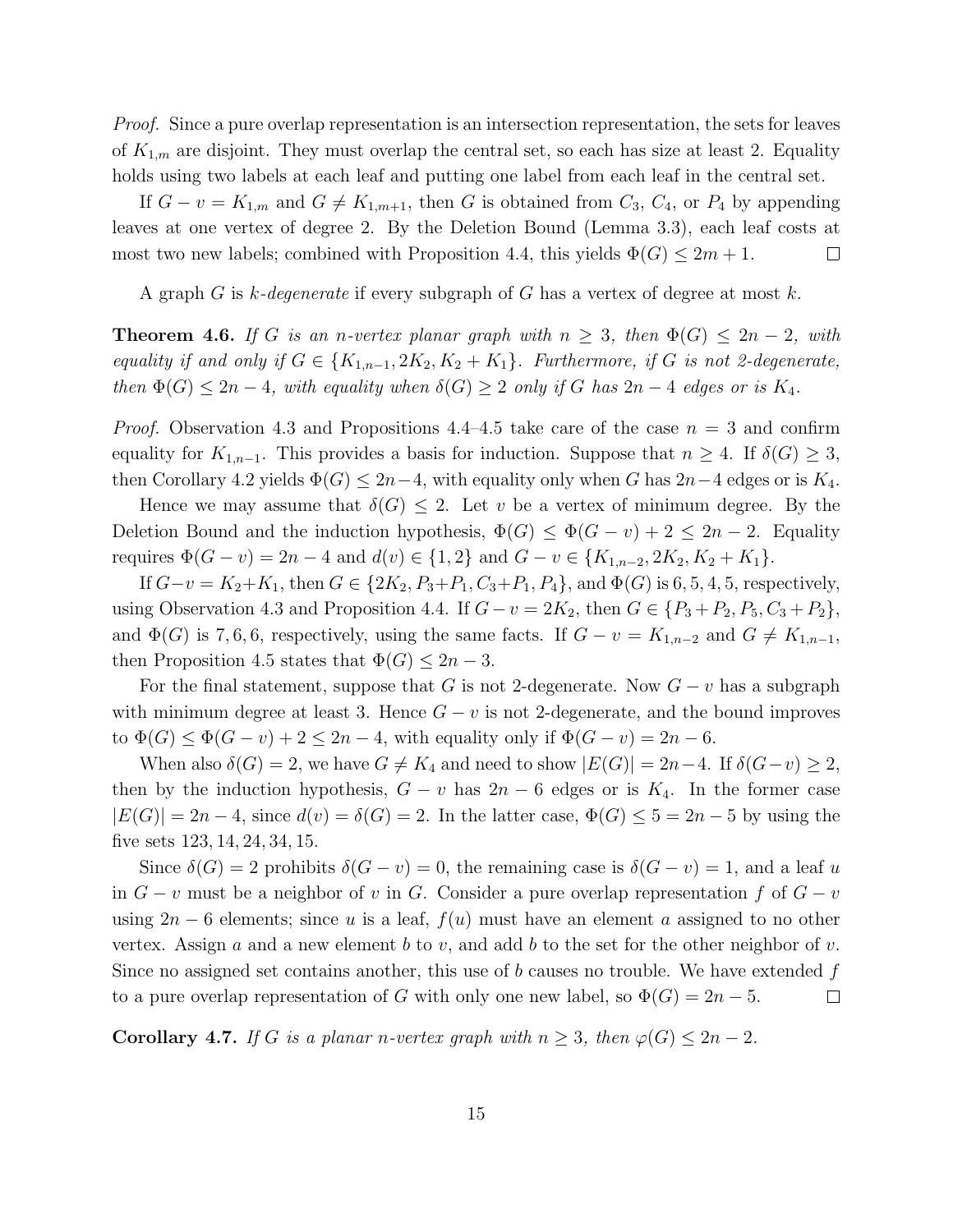The upper bounds on pure overlap number simplify some cases in proving the best upper bound on overlap number, which in general is smaller by 1.

**Theorem 4.8.** If G is a planar n-vertex graph and  $n \geq 5$ , then  $\varphi(G) \leq 2n - 5$ , which is *sharp for*  $n = 8$  *and*  $n \ge 10$ *.* 

*Proof.* Example 3.13 establishes sharpness for  $n = 8$  and  $n \ge 10$  (and  $n = 4$ ). To prove the bound, we use induction on n, postponing the base case to Proposition 4.9 below. For  $n > 5$ , we may assume  $\delta(G) \geq 2$  by Observation 3.4, Lemma 3.14, and the induction hypothesis.

If G is 2-degenerate, then  $|E(G)| \leq 2n-3$ . If  $|E(G)| < 2n-3$ , then the Edge Bound (Lemma 3.6) yields  $\varphi(G) \leq 2n-5$ , so we may assume equality. By Euler's Formula, G contains a triangle T. If every vertex of T has a neighbor outside T, then each vertex of  $G$ is incident to at least two subgraphs in the decomposition of G consisting of T and  $2n-6$ individual edges. The Decomposition Bound (Lemma 3.1) now yields  $\Phi(G) \leq 2n-5$ , and hence  $\varphi(G) \leq 2n-5$ .

If  $|E(G)| = 2n - 3$  and every triangle has a vertex v with  $d_G(v) = 2$ , then  $G - v$  has the same property, and by induction G is the book  $B_n$  and  $\varphi(G) = 3$  (Lemma 3.5).

In the remaining case, G is not 2-degenerate and  $\delta(G) \geq 2$ . By Theorem 4.6, either  $\varphi(G) \leq \Phi(G) \leq 2n-5$ , or  $|E(G)| = 2n-4$  and the Edge Bound applies.  $\Box$ 

When the complement of a graph G is edge-transitive,  $G^+$  denotes the graph obtained by adding any edge of the complement to G.

**Proposition 4.9.** *If* G *is an n-vertex graph, where*  $n \in \{4, 5\}$ *, then*  $\varphi(G) \leq 2n - 5$ *, except that*  $\varphi(G) = 4$  *for*  $G \in \{P_4, K_4, K_{1,3}^+\}.$ 

*Proof.* If G is a forest, then Theorem 2.13 suffices. Note also that  $\varphi(K_3) = 3$ , and we may assume that G has no isolated vertex or repeated neighborhood, by Observation 3.4.

If  $n = 4$  and G is not a forest and has no isolated vertex, then  $G \in \{C_4, C_4^+, K_{1,3}^+, K_4\}.$ Each graph has an edge, so  $\varphi(G) \geq 3$ . For  $C_4$  and  $C_4^+$ , the repeated neighborhoods let three elements suffice. For  $K_4$ , we need an intersecting family of four incomparable sets, which does not exist in  $\{1, 2, 3\}$ , but  $\{123, 41, 42, 43\}$  suffices. For  $K_{1,3}^+$ , the triangle can only be represented in subsets of  $\{1, 2, 3\}$  using  $\{12, 23, 13\}$ , and no fourth subset intersects just one of these. Hence four elements are needed, and {123, 124, 13, 23} is an overlap representation.

For  $n = 5$ , if G has a vertex v of degree 1 such that  $\varphi(G - v) \leq 3$ , then Lemma 3.14 applies. With no repeated neighborhood, a vertex of degree 1 now restricts  $G$  to be  $K_4$  plus one pendant edge,  $K_3$  plus pendant edges at two distinct vertices, or  $K_3$  plus a pendant path of length two at one vertex. These three graphs are represented by  $\{145, 245, 345, 1234, 45\}$ , {12, 23, 34, 45, 1245}, and {12, 23, 34, 45, 1235}, respectively.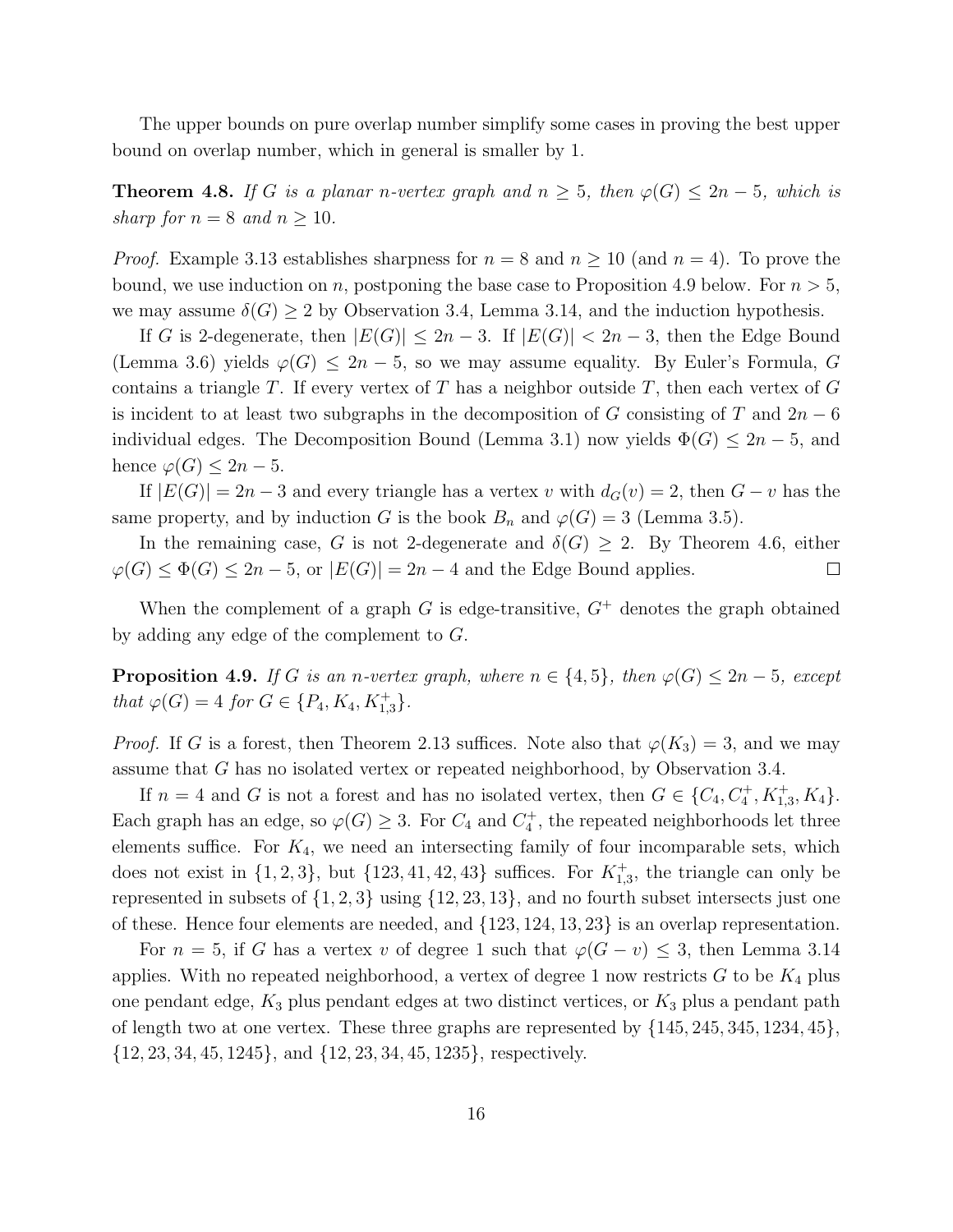We are left with  $n = 5$  and  $\delta(G) \geq 2$ . By Lemma 3.6, we may assume that  $|E(G)| \geq 2$ 7. The remaining 5-vertex graphs with at least seven edges are listed below with overlap representations ("+" denotes disjoint union).

$$
\frac{K_5}{P_2+3K_1} \quad \{123,234,345,451,512\} \qquad K_{2,2,1} \quad \{12,34,14,23,13\} \n\frac{P_2+3K_1}{P_3+2K_1} \quad \{123,345,14,25,1245\} \qquad \frac{K_{3,1,1}}{P_4+K_1} \quad \{12,23,34,45,135\} \qquad \Box
$$

### 5 Extremal values for *n*-vertex graphs

In this section we study the maximum values for  $\Phi(G)$  and  $\varphi(G)$  over *n*-vertex graphs. As usual, the problem is easier for  $\Phi(G)$ , and solving it simplifies the analysis for  $\varphi(G)$ . In addition to our earlier computations, we need one more special family.

Proposition 5.1. *If*  $n \geq 1$  *and*  $\binom{2k-1}{k}$  $\binom{n-1}{k} \geq n$ , then  $\Phi(K_n) \leq 2k - 1$ .

*Proof.* The k-element subsets of a  $(2k-1)$ -set are pairwise intersecting and incomparable.  $\Box$ 

Lemma 5.2. *Let* T *be the vertex set of a triangle in an* n*-vertex graph* G*. If* n ′ *is the number of vertices of degree* 1 *in*  $G - T$ *, then*  $\Phi(G) \leq \Phi(G') + n - n'$ *.* 

*Proof.* Let f be an optimal pure overlap representation of  $G - T$ . Add three new labels, two assigned to each vertex, to represent the triangle. Consider each vertex  $x$  outside  $T$ . If  $d(x) = 1$ , then  $f(x)$  has at least two labels, with one appearing on no other vertex; add that label to the sets for the neighbors of x in T. If  $d(x) \neq 1$ , then introduce a new label assigned to  $x$  and its neighbors in  $T$ . The total number of labels used is at most  $\Phi(G-T) + 3 + n - 3 - n'.$  $\Box$ 

**Theorem 5.3.** Let G be an n-vertex graph. If  $3 \leq n \leq 5$ , then  $\Phi(G) \leq 2n - 3$  unless  $G ∈ {K_{1,n-1}, 2K_2, K_2 + K_1}.$  If  $n ≥ 6$  and  $G ≠ K_{1,5}$ , then  $\Phi(G) ≤ \lfloor n^2/4 \rfloor$ . If  $n ≥ 7$ , then *equality holds only when*  $G = K_{\lfloor n/2 \rfloor, \lceil n/2 \rceil}$ .

*Proof.* The first statement was proved in Theorem 4.6 except for the nonplanar graph  $K_5$ , and  $\Phi(K_5) \leq 5$ , by Proposition 5.1. For  $n \geq 6$ , we proceed inductively.

*Case 1: There exists*  $v \in V(G)$  *with*  $d(v) \leq 2$ . By the Deletion Bound (Lemma 3.3),  $\Phi(G) \leq \Phi(G - v) + 2$ . If  $n = 6$ , then  $\Phi(G - v) \leq 7$  unless  $G - v = K_{1,4}$ ; in either case,  $\Phi(G) \leq 9 = 6^2/4$  (Proposition 4.5). If  $n \geq 7$ , then  $\Phi(G) \leq \lfloor (n-1)^2/4 \rfloor + 2 < \lfloor n^2/4 \rfloor$  unless  $G - v = K_{1,5}$ , in which case  $\Phi(G) \leq 11 < [7^2/4]$  (Proposition 4.5).

*Case 2: G is triangle-free and*  $\delta(G) \geq 3$ . By the Decomposition Bound and Corollary 3.2 and the well-known fact that  $K_{\lfloor n/2 \rfloor, \lceil n/2 \rceil}$  is the unique triangle-free *n*-vertex graph with the most edges,  $\Phi(G) \leq \lfloor n^2/4 \rfloor$ , with equality only for  $K_{\lfloor n/2 \rfloor, \lceil n/2 \rceil}$ .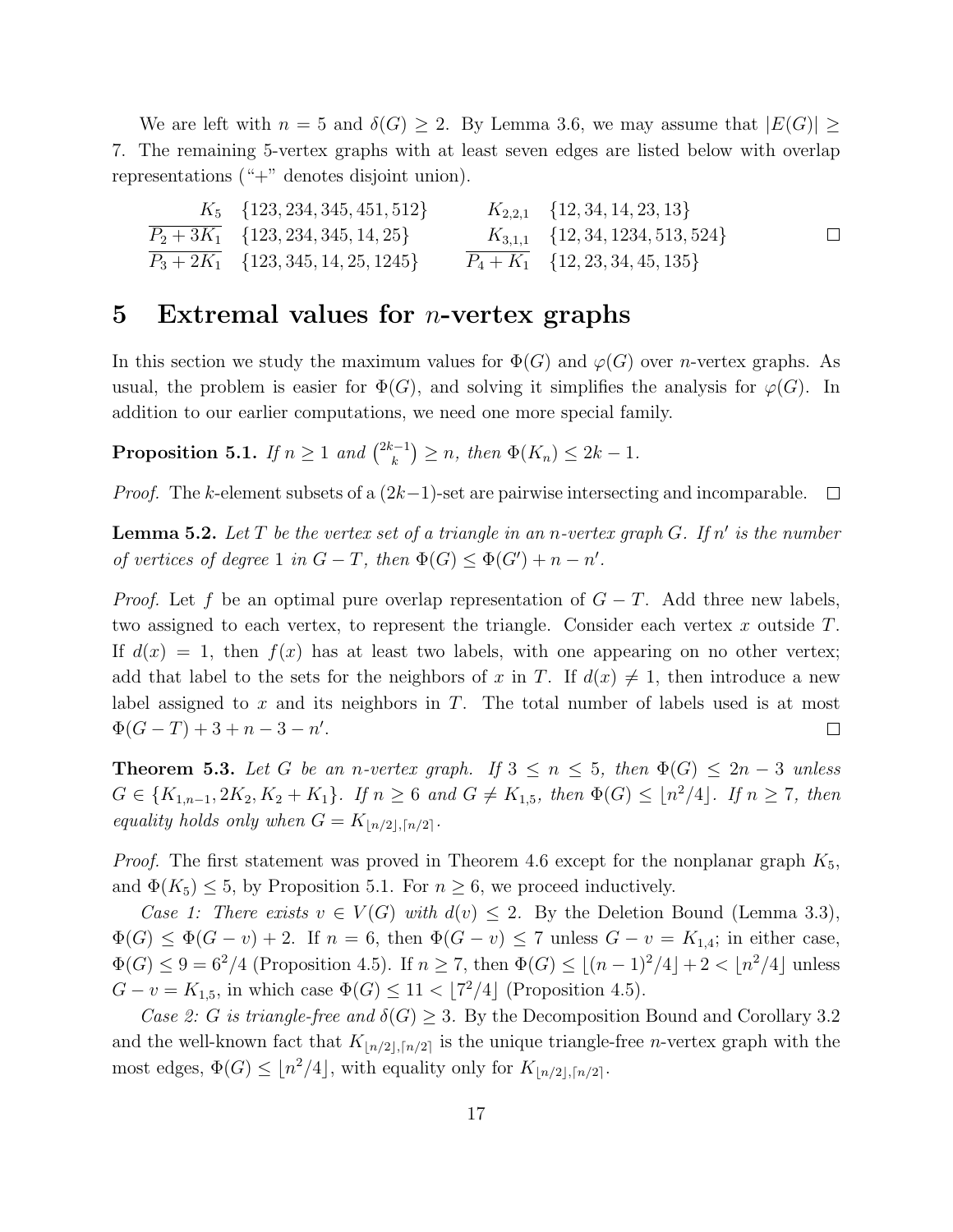*Case 3: G has a triangle and*  $\delta(G) \geq 3$ . Let T be the vertex set of a triangle. By Lemma 5.2,  $\Phi(G) \leq \Phi(G-T) + n - n'$ , where n' is the number of vertices of degree 1 in  $G-T$ . For  $n \geq 9$ , we have  $\Phi(G) \leq \lfloor (n-3)^2/4 \rfloor + n < \lfloor n^2/4 \rfloor$  unless  $G-T = K_{1,5}$ , in which case  $n' = 5$  and  $\Phi(G) \le 10 + 1 = 11$ .

For  $6 \leq n \leq 8$ , we have  $\Phi(G-T) + n \leq 2n-9+n \leq \lfloor n^2/4 \rfloor$  unless  $G-T \in$  ${K_{1,n-1}, 2K_2, K_2+K_1}.$  In those cases,  $\Phi(G-T) = 2n-8$  and  $n' \geq 2$ , so  $\Phi(G-T) < \lfloor n^2/4 \rfloor$ . In the remaining cases with  $n = 8$ , we have  $\Phi(G) \leq 3n - 9 < \lfloor n^2/4 \rfloor$ .

If  $n = 7$ , then  $\lfloor n^2/4 \rfloor = 12$ , so it remains only to prove  $\Phi(G) \leq 11$  when  $\Phi(G - T) =$  $2n-9=5$  and  $\delta(G-T)\geq 2$ . From  $\delta(G-T)=2$ , we have  $G-T\in \{C_4,C_4^+,K_4\}$ . We have shown  $\Phi(C_4) = 4$ , and also  $\Phi(C_4^+) = 4$  by adding a set with one new label and one old label to the pure overlap representation of  $C_3$  using three labels. Hence only  $G - T = K_4$ remains. Since this must hold for every triangle in G, we have  $G = K_7$ , but  $\Phi(K_7) = 5$ .  $\Box$ 

It remains to study the maximum of  $\varphi(G)$  over *n*-vertex graphs. Rosgen [6] showed  $\varphi(G) \leq n^2/4$ . In Corollary 3.11, we constructed for even n with  $n \geq 6$  a graph  $G_n$  with  $\varphi(G) = n^2/4 - n/2 - 1$ . By improving the upper bound from  $n^2/4$  to  $n^2/4 - n/2 - 1$  for  $n \geq 14$ , we show that this construction is extremal and that the construction in Corollary 3.11 for odd n is within  $n/2$  of the extreme. We consider the main cases in separate lemmas: bipartite graphs, triangle-free non-bipartite graphs, and graphs containing a triangle.

Lemma 5.4. *Let* G *be an* n*-vertex bipartite graph in which no two vertices have the same neighborhood.* If  $n \geq 7$  and  $\delta(G) \geq 2$ , then  $\varphi(G) \leq n^2/4 - n/2 - 1$ .

*Proof.* By the Edge Bound (Lemma 3.6),  $\varphi(G) \leq |E(G)| - 1$ , so we may assume that  $|E(G)| > n^2/4 - n/2$ . Let X and Y be the partite sets, with  $k = |X| \leq |Y|$ . If some neighborhood is repeated, then by Observation 3.4 we can reduce the problem to smaller  $n$ . Otherwise, at most one vertex of Y has degree k, and vertices of degree  $k-1$  have distinct nonneighbors in X. Summing the vertex degrees in Y then yields  $|E(G)| \leq (k-1)(n-k)+1$ . If  $k \leq (n-1)/2$ , then the bound is at most  $n^2/4 - n - 1/2$ . Hence we may assume that  $k = n/2$  and  $n \geq 8$ . Now  $|E(G)| \leq n^2/4 - n/2 + 1$ , so equality holds, and G arises from  $K_{n/2,n/2}$  by deleting a matching of size  $n/2-1$ .

Let y be the vertex in Y having degree  $n/2$ , and let  $G' = G - y$ . Since  $n \geq 8$ , we have  $\delta(G') \geq 2$ . By the Decomposition Bound (Lemma 3.1),  $\Phi(G') \leq |E(G')| = n^2/4 - n + 1$ . Choose  $y' \in Y - \{y\}$ , and let x' be the nonneighbor of y' in X. Let f' be a pure overlap representation of G' using one label for each edge. Define f as follows: Put  $f(y) = f'(y') \cup \{a\}$ , where a is a new label, and let  $f(x') = f'(x') \cup \{a\}$ . For  $v \notin \{y, x'\}$ , let  $f(v) = f'(v)$ .

Since the only vertex of  $G'$  receiving a is  $x'$ , overlaps and disjointness are preserved within the sets assigned to  $V(G')$  Hence it suffices to check pairs involving y. We have  $f(y) \supset f(y')$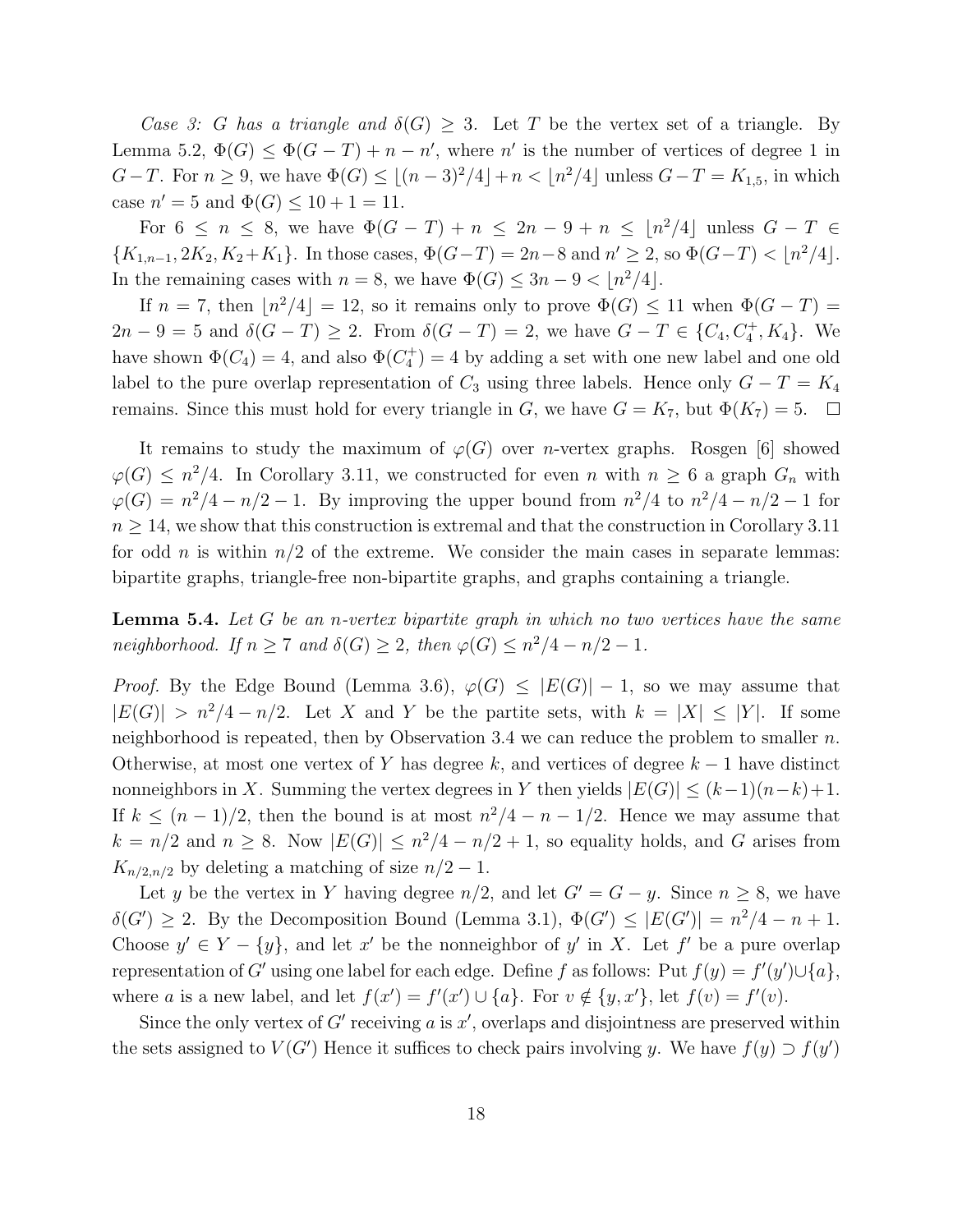and  $f(y)$   $|| f(z)$  for  $z \in Y - \{y'\}$ . For  $x \in X$ , we have  $f(y) \leftrightarrow f(x)$ . Thus, f is an overlap representation of G with  $n^2/4 - n + 2$  labels. Since  $n \geq 8$ , the desired bound holds.  $\Box$ 

### Lemma 5.5. *If* G *is an n-vertex bipartite graph, then*  $\varphi(G) \le \max\{2n, n^2/4 - n/2 - 1\}$ *.*

*Proof.* The claim is  $\varphi(G) \leq 2n$  for  $n \leq 10$  and  $\varphi(G) \leq n^2/4 - n/2 - 1$  for  $n > 10$ . Since  $\varphi(G) \leq \Phi(G)$ , Theorem 5.3 implies the claim when  $n \leq 8$ , using  $2n - 2 \leq 2n$  always and  $\lfloor n^2/4 \rfloor \leq 2n$  for  $n \leq 8$ .

We proceed inductively. The desired bound exceeds the desired bound for  $(n-1)$ -vertex graphs by at least 2. Consider  $v, w \in V(G)$ . If  $d(v) = 0$ , then  $\varphi(G) \leq \varphi(G - v) + 1$ . If  $d(v) = 1$ , then  $\varphi(G) \leq \varphi(G-v) + 2$  (by Lemma 3.14). If  $N(v) = N(w)$ , then Observation 3.4 yields  $\varphi(G) = \varphi(G - v)$ . If  $\delta(G) \geq 2$  and no two vertices have the same neighborhood, then Lemma 5.4 yields  $\varphi(G) \leq n^2/4 - n/2 - 1$ . Thus the bound holds in all cases.  $\Box$ 

**Lemma 5.6.** If G is an n-vertex triangle-free graph that is not bipartite, then  $\varphi(G)$  <  $\max\{2n + 7, n^2/4 - n/2 - 1\}.$ 

*Proof.* The claim is  $\varphi(G) \leq 2n + 7$  for  $n \leq 12$  and  $\varphi(G) \leq n^2/4 - n/2 - 1$  for  $n > 12$ . Theorem 5.3 suffices when  $n \leq 10$ . As above, we proceed inductively; the desired bound increases by at least 2 per step, and we may assume that  $\delta(G) \geq 2$  and that neighborhoods are distinct. By the Edge Bound (Lemma 3.6),  $\varphi(G) \leq |E(G)| - 1$ , so we seek  $|E(G)| \leq$  $\max\{2n+8,n^2/4-n/2\}$  for a triangle-free graph G with no repeated neighborhood.

Let C be a shortest odd cycle in G, with length  $2k+1$ , and let  $G' = G - V(C)$ . Since C has no chords,  $V(C)$  induces  $2k+1$  edges. Since G has no triangle, each vertex not on C has at most k neighbors on C. Since G' is triangle-free,  $|E(G')| \leq (n-2k-1)^2/4$ . Summing the bounds  $2k+1$ ,  $k(n-2k-1)$ , and  $(n-2k-1)^2/4$  yields  $|E(G)| \leq n^2/4-n/2-(k^2-2k-5/4)$ . If  $k \geq 3$ , then  $k^2 - 2k > 5/4$ , so we may assume  $k = 2$ .

If G' is not bipartite, then let C' be a shortest odd cycle in G', with length  $2l + 1$ . With  $|V(G') - V(C')| = n - 2l - 6$ , we have

$$
|E(G)| \le 5 + 2(n-5) + (2l+1) + l(n-2l-6) + (n-2l-6)^2/4 \le n^2/4 - n + 5 - l(l-2).
$$

Since  $l \geq 2$ , and  $n - 5 \geq n/2$  when  $n \geq 10$ , this is small enough.

Finally, suppose that G' is bipartite. Since  $k = 2$ , we have  $|E(G)| \leq n^2/4 - n/2 + 5/4$ . Call a vertex of  $G'$  full if it has two (nonadjacent) neighbors in  $C$  and is adjacent to all vertices in the other partite set of  $G'$ . Each pair of nonadjacent vertices in  $C$  is adjacent to at most one full vertex, since otherwise G has a triangle or a repeated neighborhood. Thus, at most five vertices of G' are full, so at least  $(n-5)-5$  vertices are not. This yields  $|E(G)| \leq n^2/4 - n/2 + 5/4 - (n - 10)/2$ , which suffices.  $\Box$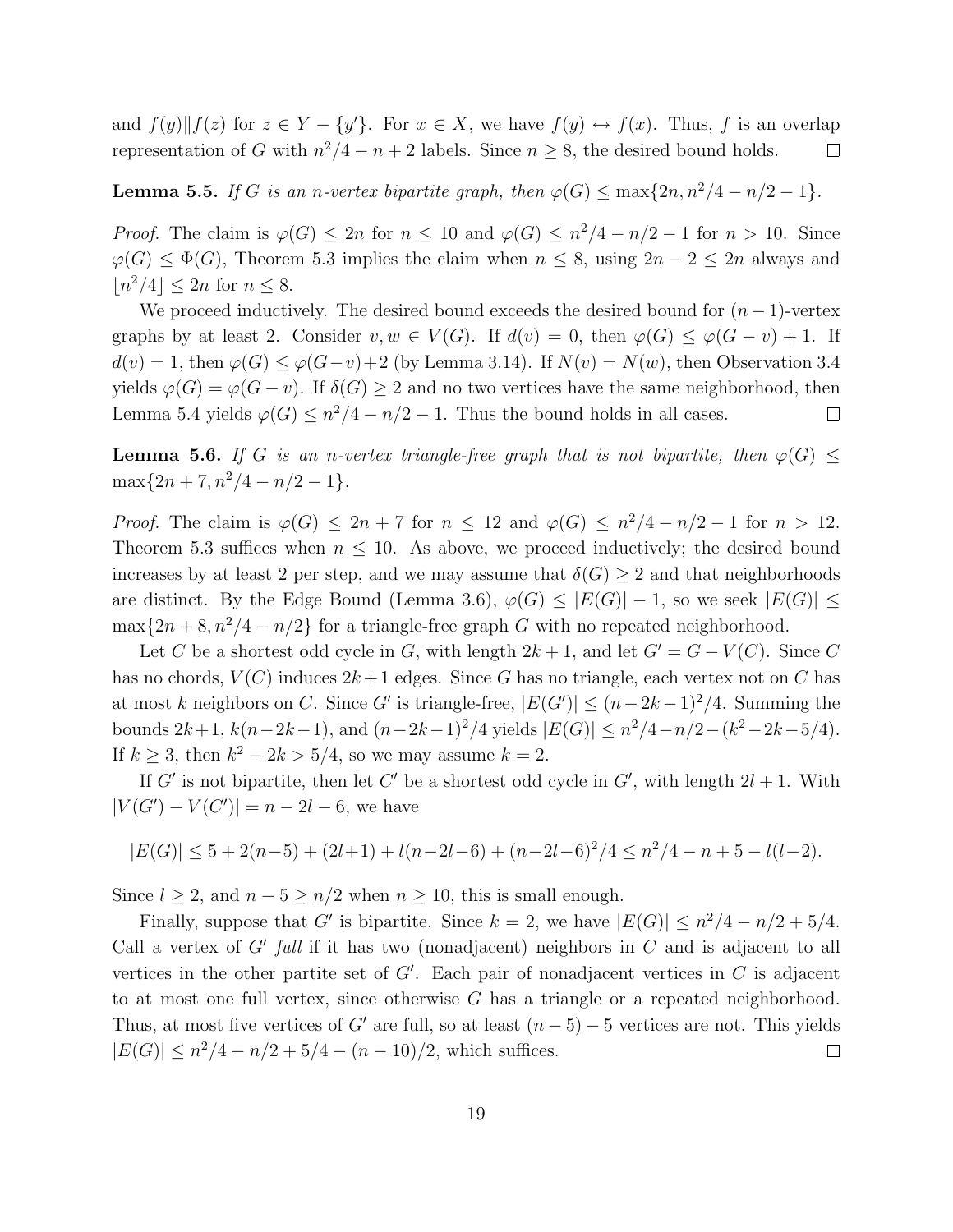**Lemma 5.7.** If G is an n-vertex graph with a triangle T, and  $n \geq 14$ , then  $\varphi(G) \leq$  $n^2/4 - n/2 - 1$ .

*Proof.* View T as a triple of pairwise adjacent vertices, and let  $G' = G - T$ . In most cases we show  $\Phi(G) \leq n^2/4 - n/2 - 1$ , which suffices.

*Case 1:* G' has a triangle T'. By Theorem 5.3,  $\Phi(G'-T') \leq (n-6)^2/4$  when  $n \geq 13$ . By Lemma 5.2 (twice),  $\Phi(G) \leq \Phi(G'-T') + 2n-3$ . If  $n \geq 14$ , then  $(n-6)^2/4 + 2n-3 \leq$  $n^2/4 - n/2 - 1.$ 

*Case 2:*  $\delta(G') \leq 1$ . By Theorem 5.3,  $\Phi(G'-v) \leq (n-4)^2/4$  when  $n \geq 11$ . By the Deletion Bound and then Lemma 5.2,  $\Phi(G) \leq \Phi(G'-v) + n+1$ . Hence  $\Phi(G) \leq n^2/4 - n+5$ . Since  $n-5 \ge n/2 + 1$  when  $n \ge 12$ , we have  $\Phi(G) \le n^2/4 - n/2 - 1$ .

*Case 3:*  $\delta(G') \geq 2$  *and* G' *is triangle-free but not bipartite.* The argument in the second paragraph of Lemma 5.6 yields  $|E(G')| \le (n-3)^2/4 - (n-3)/2 + 5/4 = n^2/4 - 2n + 5$ . By the Decomposition Bound (Lemma 3.1),  $\Phi(G') \leq |E(G')|$ . By Lemma 5.2,  $\Phi(G) \leq \Phi(G') + n \leq$  $n^2/4 - n + 5$ . As in Case 2, the claim holds when  $n \ge 12$ .

*Case 4:*  $\delta(G') \geq 2$  *and G' is bipartite.* Suppose first that  $T \subseteq N_G(v)$  for some  $v \in V(G')$ . Since  $K_4$  has a pure overlap representation using  $\{123, 41, 42, 43\}$ , the method of Lemma 5.2 yields  $\Phi(G) \le \Phi(G'-v) + n \le (n-4)^2/4 + n = n^2/4 - n + 4$ . This suffices when  $n \ge 11$ .

Thus, we may assume that each vertex of  $G'$  has at most two neighbors in  $T$ . Using Lemma 5.2, our present bound on  $\Phi(G)$  is  $|E(G')| + n$ , and  $|E(G')| \leq (n-3)^2/4$ , so  $\Phi(G) \leq$  $n^2/4 - n/2 + 9/4$ , and we only need to reduce this by 13/4.

Call a vertex of  $G'$  full if it has at least one neighbor in  $T$  and is adjacent to all vertices in the other partite set of  $G'$ . Each vertex that is not full reduces the added number of labels in the construction of Lemma 5.2 by 1 or reduces the degree-sum in  $G'$  by 1. Hence when  $n \geq 13$  it suffices to show that there are at most six full vertices. We prove this for  $n \geq 14$ .

Since the neighborhood in T of a full vertex has size 1 or 2, there are only six possible such neighborhoods. Nonadjacent full vertices with the same neighborhood in  $T$  would have the same neighborhood in  $G$ , in which case Observation 3.4 completes the proof (using the inductive bound on  $\varphi(G)$ , not on  $\Phi(G)$ ). Hence having seven full vertices requires full vertices u and v that are adjacent in  $G'$  and have the same neighborhood S in T. We argue that this leads to two disjoint triangles in G, which allows Case 1 to complete the proof.

Since nonadjacent full vertices cannot have the same neighborhood in T, no other full vertex has neighborhood  $S$  in  $T$ . If two other adjacent full vertices  $x$  and  $y$  have neighborhood S' in T, then  $S \neq S'$ , so there exist distinct vertices  $s \in S$  and  $s' \in S'$ , and  $\{s, u, v\}$  and  $\{s', x, y\}$  are disjoint triangles.

Otherwise, for each  $S' \subseteq T$  with  $|S'| \leq 2$ , some full vertex has neighborhood  $S'$  in T. For  $s \in S$ , the triangle  $\{s, u, v\}$  is disjoint from the triangle formed by  $T - \{s\}$  and the full vertex having neighborhood  $T - \{s\}$  in T.  $\Box$